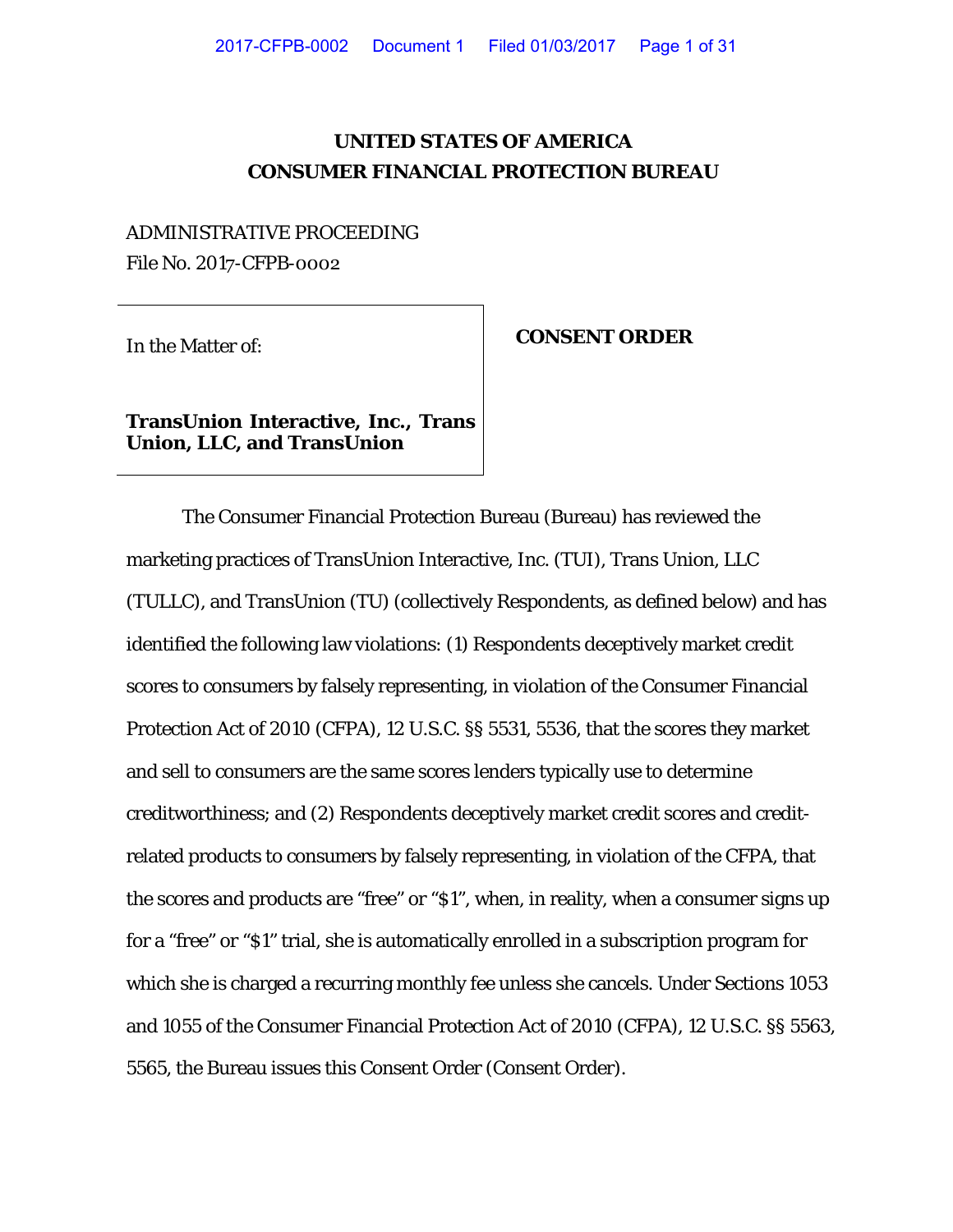# **I Jurisdiction**

1. The Bureau has jurisdiction over this matter under sections 1053 and 1055 of the CFPA, 12 U.S.C. §§ 5563 and 5565.

# **II Stipulation**

2. Respondents have executed a "Stipulation and Consent to the Issuance of a Consent Order," dated December 22, 2016 (Stipulation), which is incorporated by reference and is accepted by the Bureau. By this Stipulation, Respondents have consented to the issuance of this Consent Order by the Bureau under sections 1053 and 1055 of the CFPA, 12 U.S.C. §§ 5563 and 5565, without admitting or denying the findings of fact or conclusions of law, except that Respondents admit the facts necessary to establish the Bureau's jurisdiction over Respondents and the subject matter of this action.

# **III Definitions**

- 3. The following definitions apply to this Consent Order:
	- a. "Affected Consumers" are the approximately 700,000 consumers identified by the Bureau and Respondents who were enrolled in the TUCM Product through a Negative Option offer during the Relevant Period, and then cancelled their subscriptions within two billing cycles of enrollment without receiving a refund of fees paid.
	- b. "Board" means TU's duly-elected and acting Board of Directors.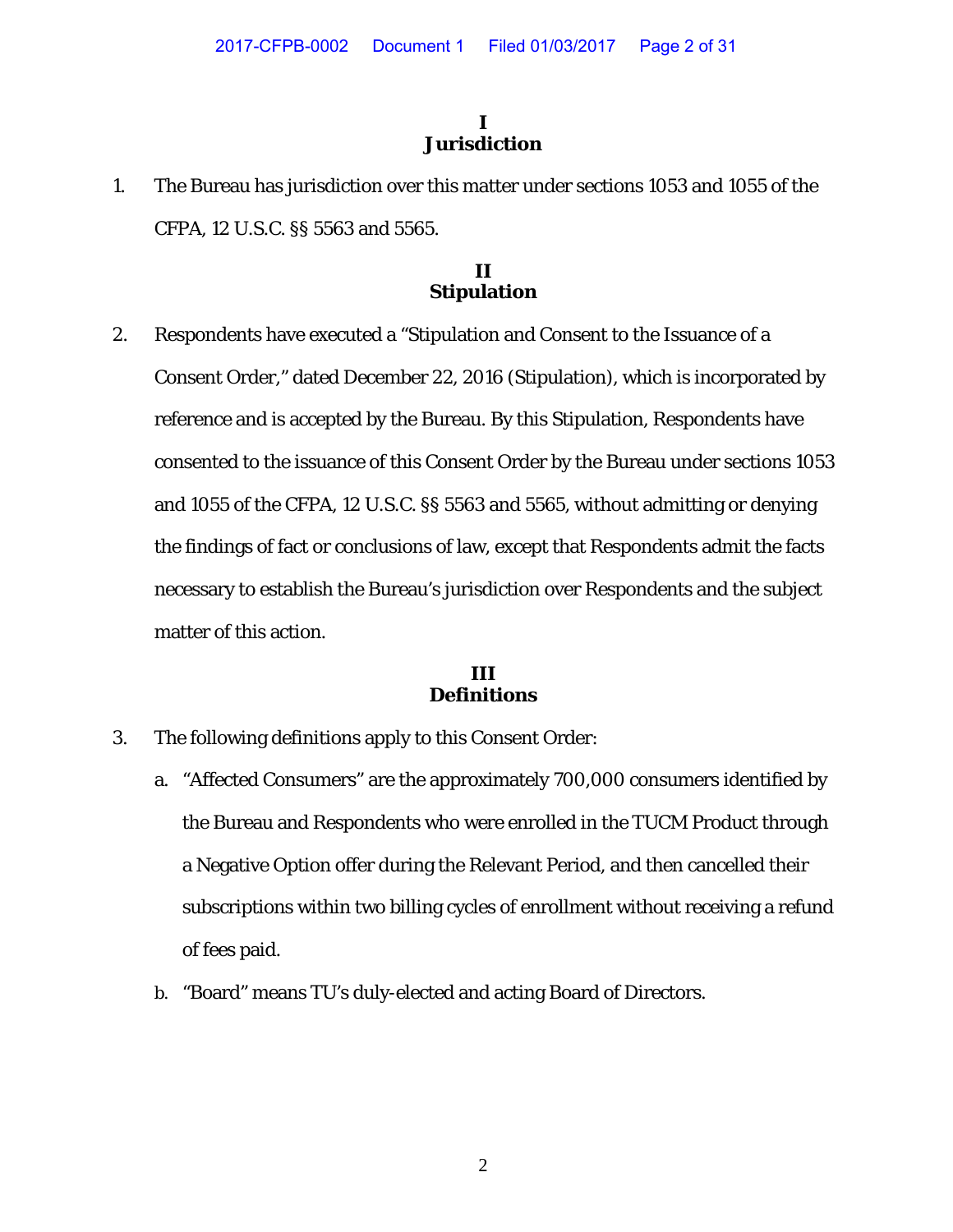- c. "Clearly and prominently" means "clearly and conspicuously" such that the required disclosure is difficult to miss (*i.e*., easily noticeable) and easily understandable by ordinary consumers, including in all the following ways:
	- i. In textual communications (*e.g.*, printed publications or words displayed on the screen of an electronic device for which the communication was designed), the disclosure must be of a type size and location sufficiently noticeable for an ordinary consumer to read and comprehend, in print that contrasts with the background on which it appears;
	- ii. In communications disseminated orally or through audible means (*e.g*., radio or streaming audio), the disclosure must be delivered in a volume, speed, and cadence sufficient for an ordinary consumer to hear and comprehend it;
	- iii. In communications disseminated through video means (*e.g*., television or streaming video), the disclosure must be in writing in a form consistent with subsection (i), and must appear on the screen for a duration sufficient for an ordinary consumer to read and comprehend it;
	- iv. In communications made through interactive media such as the internet, online services, and software, the disclosure must be unavoidable and presented in a form consistent with subsection (i); a disclosure is not Clear and Conspicuous if a consumer must take any action, such as clicking on a hyperlink or hovering over an icon, to see it;
	- v. In communications that contain both audio and visual portions, the disclosure must be presented simultaneously in both the audio and visual portions of the communication;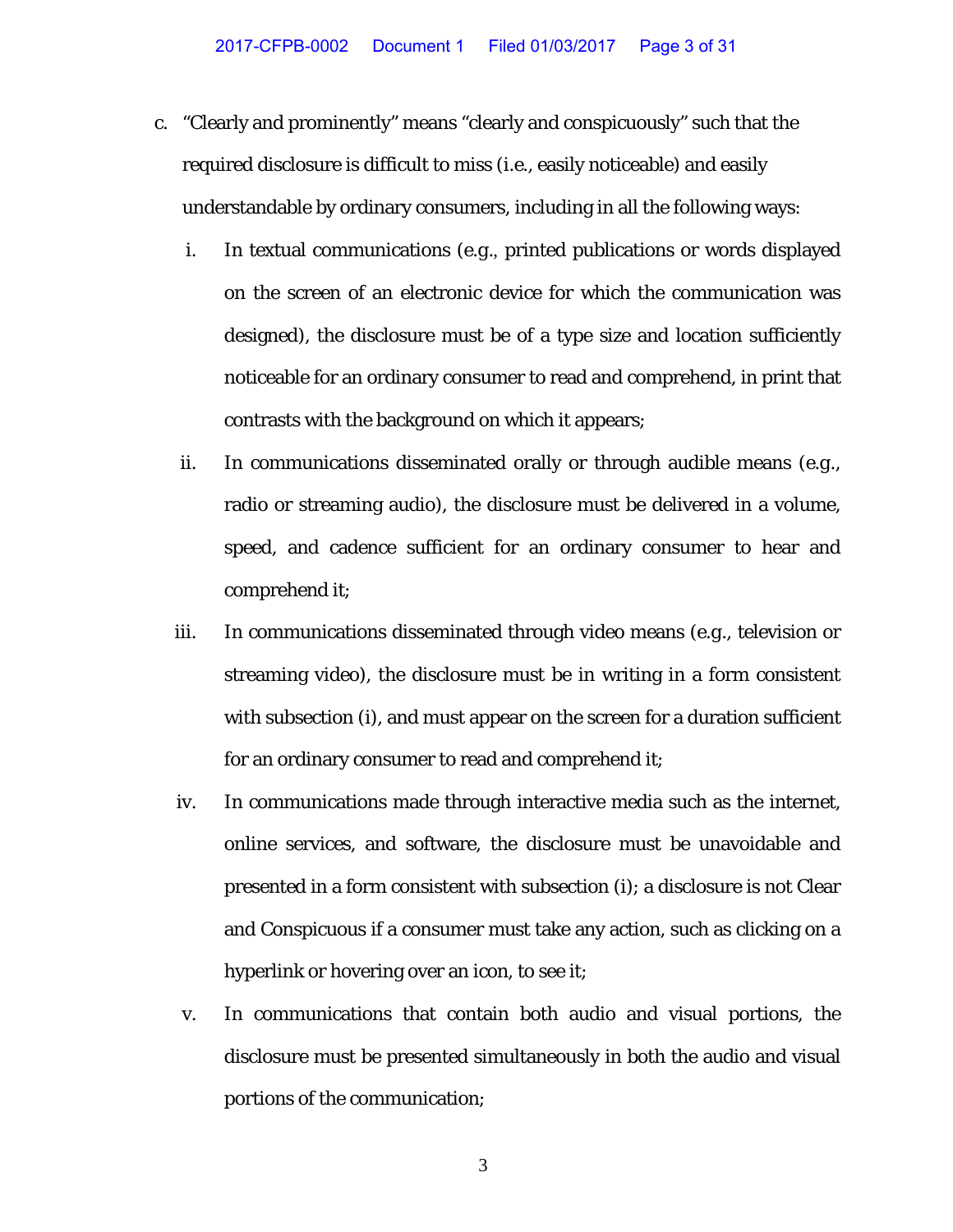- vi. In all instances, the disclosure must be presented before the consumer incurs any financial obligation, and use diction and syntax that is understandable to a reasonable consumer in each language in which the representation that requires the disclosure appears; and
- vii. The disclosure must not be contradicted or mitigated by, or inconsistent with, anything else in the communication with the consumer.
- d. "Consumer Reporting Agency" or "CRA" means a "consumer reporting agency," as that term is defined in section 603(f) of the FCRA, 15 U.S.C. § 1681a(f).
- e. "Consumer Reports" means a "consumer report," as that term is defined in section 603(d) of the FCRA, 15 U.S.C. § 1681a(d).
- f. "Credit-Related Products" means any product or service Respondents offer for sale directly to consumers, including but not limited to the TUCM Product, credit scores, credit reports, credit monitoring, or identity theft insurance or protection.
- g. "Consumer Complaint" means any expression of dissatisfaction by a consumer regarding Credit-Related Products.
- h. "Effective Date" means the date on which the Consent Order is issued.
- i. "Enforcement Director" means the Assistant Director of the Office of Enforcement for the Consumer Financial Protection Bureau, or his/her delegate.
- j. "Negative Option" means a category of commercial transactions in which a seller markets an offer for a trial period and the seller then interprets a customer's failure to take an affirmative action, either to reject an offer or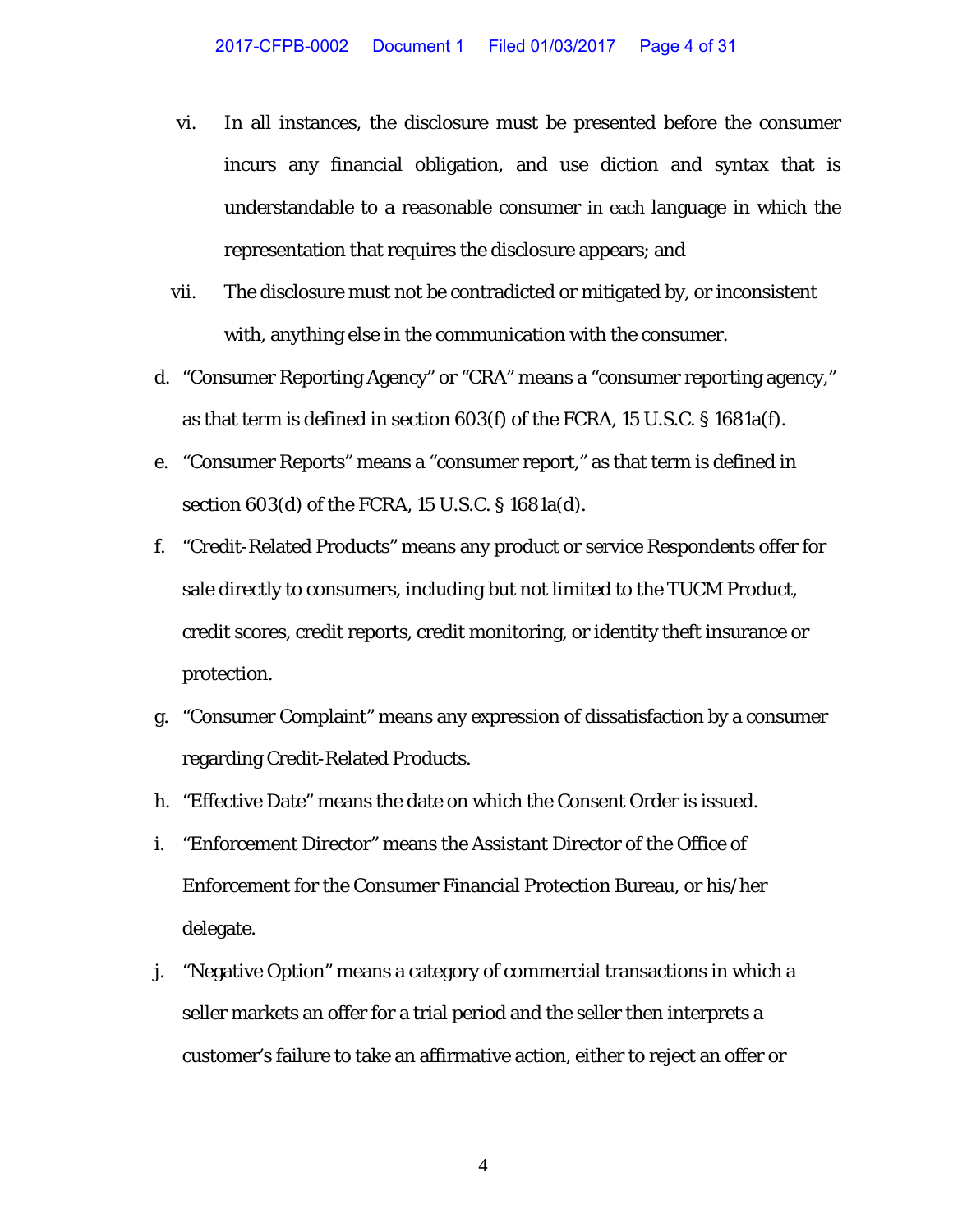cancel an agreement, as assent or continuing assent to be charged for goods or services.

- k. "Assistant Deputy for Consumer Reporting" means the Assistant Deputy for Consumer Reporting for the Office of Supervision for the Consumer Financial Protection Bureau, or his/her delegate.
- l. "Related Consumer Action" means a private action by or on behalf of one or more consumers or an enforcement action by another governmental agency brought against Respondents based on substantially the same facts as described in Section IV of this Consent Order.
- m. "Relevant Period" includes the period from July 21, 2011 until the Effective Date.
- n. "Respondents" means TransUnion Interactive, Inc., TransUnion, LLC, TransUnion, and their successors and assigns.
- o. "TransUnion Credit Monitoring Product" or "TUCM Product" means the TransUnion Credit Monitoring bundled product that includes, among other things, a VantageScore credit score, credit report, and monthly subscriptionbased credit monitoring product, which was offered by TUI during the Relevant Period on a "free" or "\$1" trial basis.

### **IV Bureau Findings and Conclusions**

The Bureau finds the following:

4. TransUnion Interactive, Inc. (TUI), headquartered in Chicago, Illinois, is a whollyowned subsidiary of TransUnion, LLC (TULLC), a limited liability company and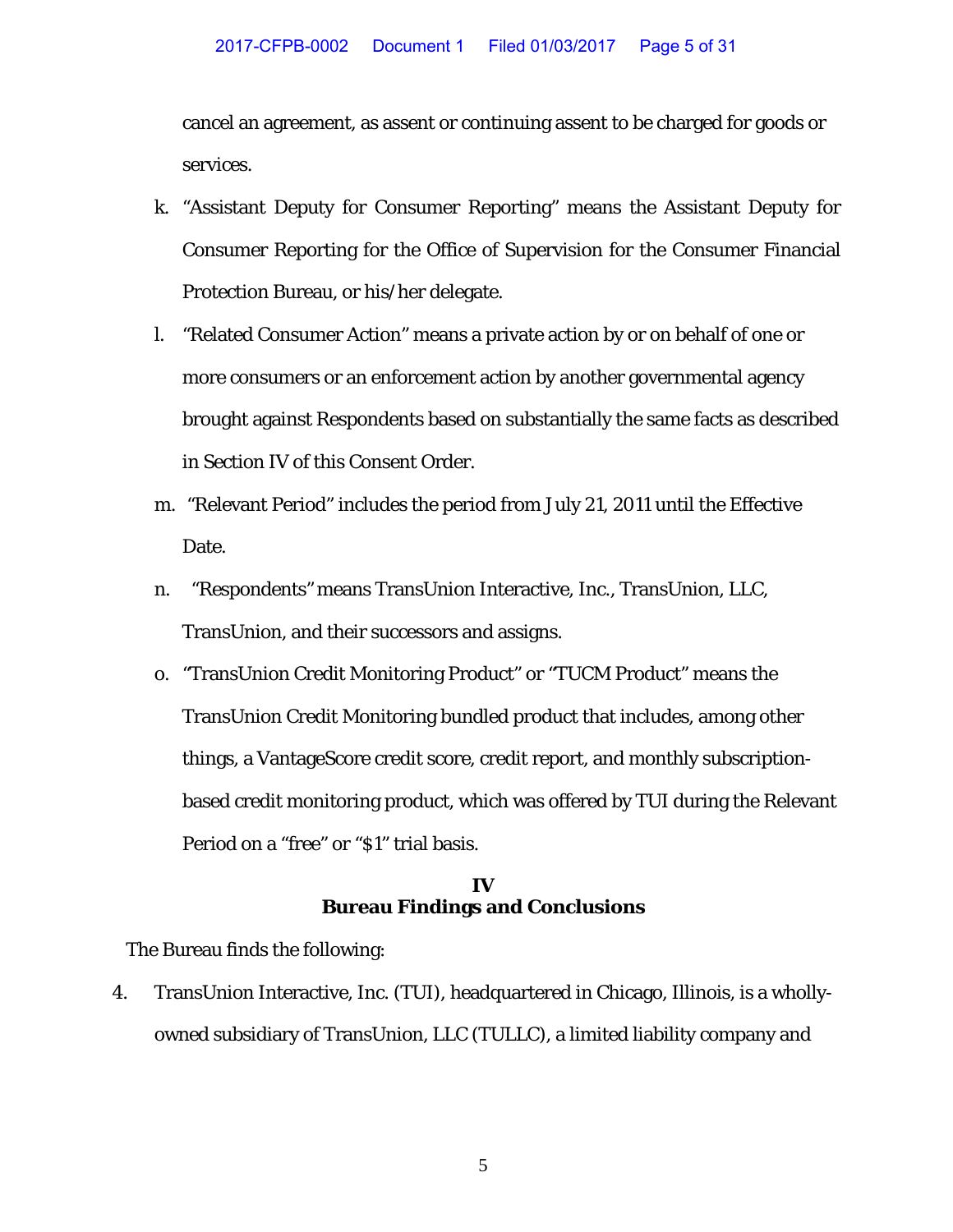Delaware corporation. TransUnion (TU) is a non-operating holding company that is the ultimate parent company of TUI and TULLC.

- 5. TUI, TULLC, and TU are each a "covered person" as that term is defined by the CFPA, 12 U.S.C. § 5481(6).
- 6. TULLC is a Consumer Reporting Agency and compiles and maintains financial, consumer, and commercial data across the nation and worldwide.
- 7. TULLC uses credit information it has collected in consumer credit files to generate Consumer Reports. TULLC markets, sells, and provides Consumer Reports to commercial users, such as lenders, insurance companies, and potential employers.
- 8. TUI generates, markets, and sells Credit-Related Products, such as credit scores, credit reports, and credit monitoring, directly to consumers using credit information from Consumer Reporting Agencies.
- 9. During the Relevant Period, TUI has marketed and sold Credit-Related Products including the TUCM Product – to consumers in various combinations. Consumers can purchase these products from TUI through a one-time transaction or through a subscription where the consumer pays a monthly fee to have continuous access to the product for as long as the consumer is enrolled in the subscription.
- 10. During the Relevant Period, TUI has marketed and sold Credit-Related Products to consumers through a variety of online channels. This includes banner and display advertisements that appear on TU's main website (TransUnion.com) and on popular websites such as auto.com, bankrate.com, Google, and Amazon; direct emails to certain consumers; and advertisements on TUI's marketing affiliate websites.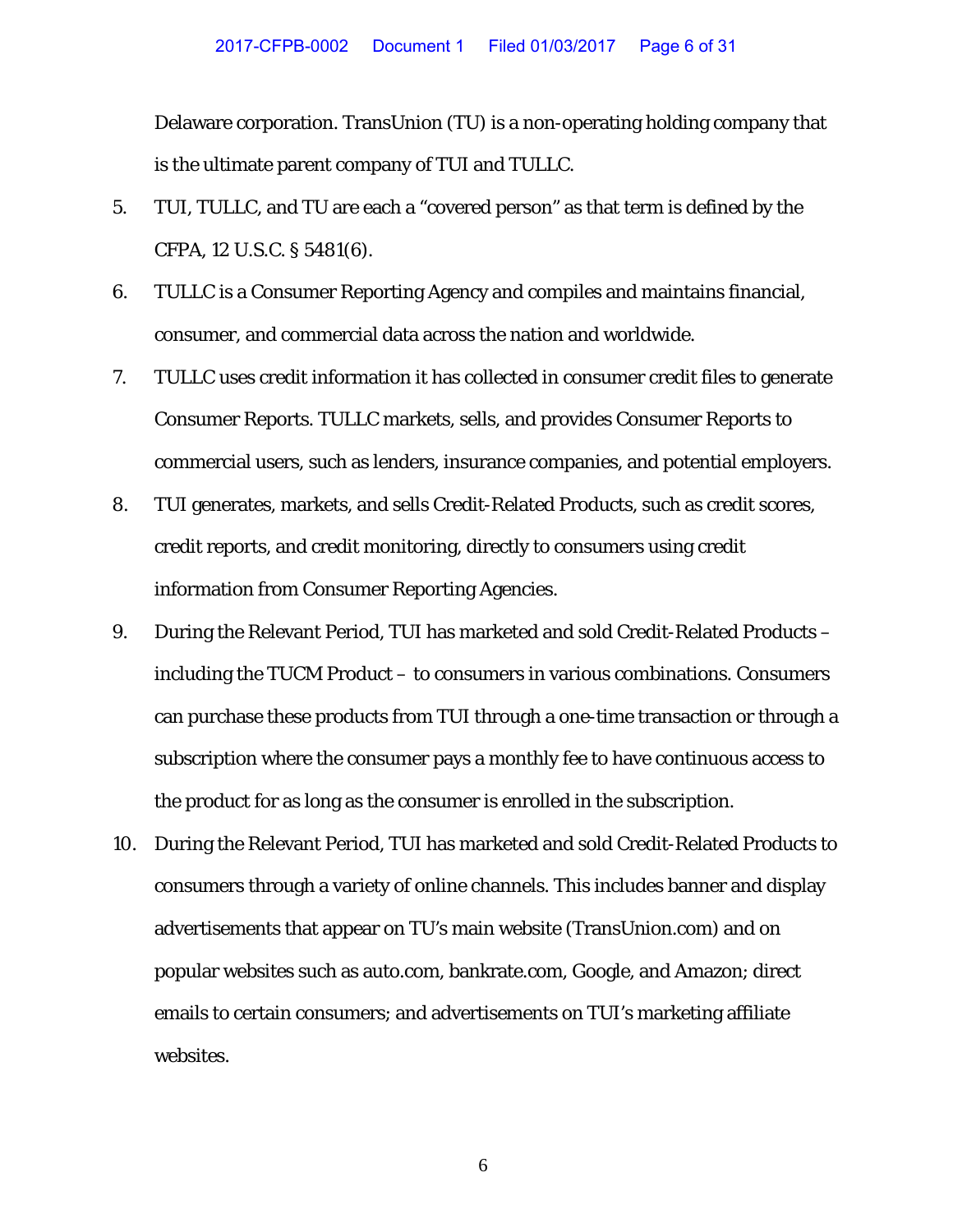#### **Findings and Conclusions as to Misrepresentations Relating to Credit Scores**

- 11. Credit scores are, among other things, numerical summaries designed to predict consumer payment behavior on a wide range of credit products. Many lenders and other commercial users rely, in part, on consumers' credit scores when deciding whether to extend credit to a consumer.
- 12. No single credit score or credit score model serves as the primary credit score for the marketplace. Lenders use a variety of credit scores, which vary by score provider, scoring model, and target industry.
- 13. CRAs like TULLC, and other companies, apply various analytical scoring models to the information in consumer credit files to produce the credit scores that lenders and commercial users rely upon.
- 14. Respondents generate a credit score based on a scoring model that is different from the credit score models most often used by lenders. It is based on a model from VantageScore Solutions, LLC, which has offered three versions of its score since 2011. Respondents refer to this score as the TransUnion VantageScore.
- 15. TULLC has marketed the TransUnion VantageScore to lenders and other commercial users. The vast majority of credit decisions made by lenders, however, are not based on VantageScore credit scores.
- 16. In addition to selling credit scores to lenders and other commercial users, the TransUnion VantageScore credit scores are marketed and sold to consumers as a part of its TUCM Product bundle.
- 17. Some of the online advertisements for the TUCM Product represent to consumers that the VantageScore consumers are purchasing is the same score used by lenders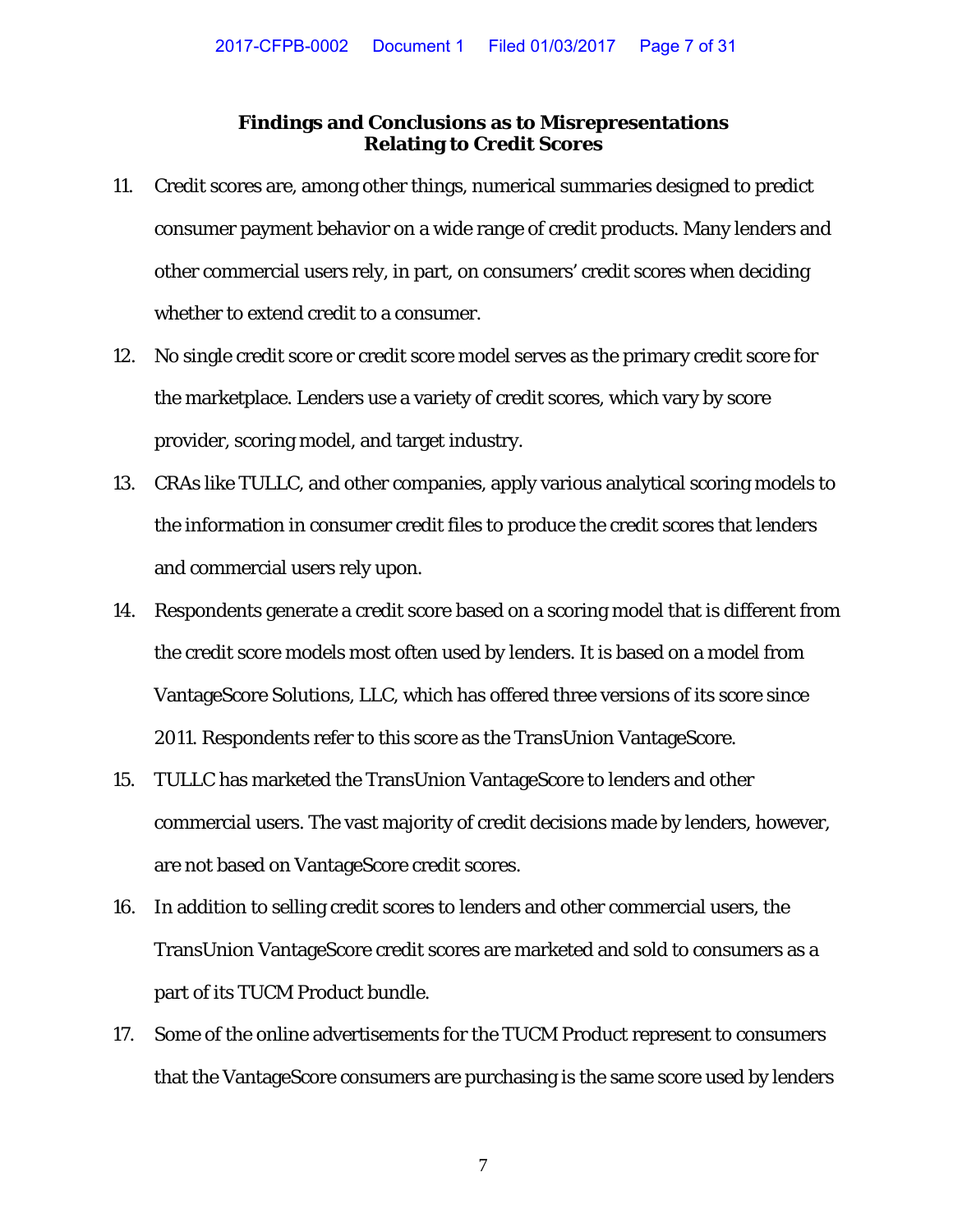or other commercial users to determine creditworthiness. In reality, the credit score model used by any individual lender or other commercial user is highly unlikely to be the TransUnion VantageScore.

- 18. For example, one such advertisement stated, "Make sure you know your Credit Score when looking for a car. Lenders typically will check your credit before buying and financing a car." Another advertisement stated, "Make sure you know your Credit Score when looking for an apartment. Landlords may check your credit."
- 19. These advertisements implicitly represent that the VantageScore credit score that Respondents offer is the same score that "lenders" or "landlords" typically use to determine creditworthiness.
- 20. Consumers who click on these advertisements are directed to landing pages, which usually contain additional claims, such as "With a good credit score, you may pay less with lower interest rates on mortgages, auto loans and credit cards."
- 21. Consumers are then directed through a series of enrollment pages where they enter personal information, including their credit card numbers, to obtain the TUCM Product, which includes the VantageScore credit score bundled with a subscription -based credit monitoring service and a credit report.
- 22. There is no way for Respondents or a consumer to know which credit score model or particular credit score a lender may rely upon when making a credit decision related to that consumer.
- 23. In many cases, there are significant and meaningful differences between the VantageScore credit scores marketed and sold to consumers and the variety of credit scores used by lenders.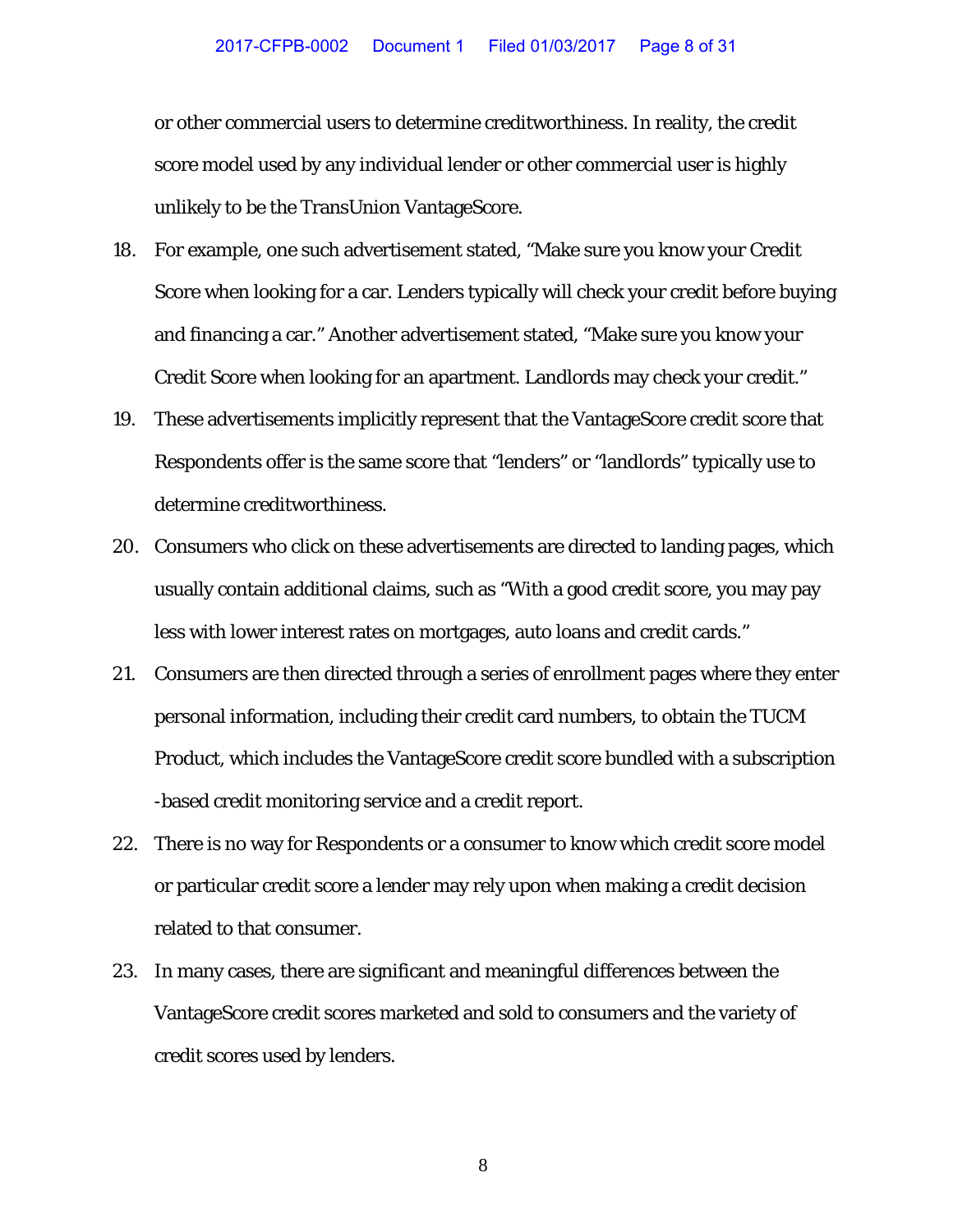- 24. As a result, the scores marketed and sold to consumers often present an inaccurate picture of how lenders, the vast majority of which use other scores and data providers, assess consumer creditworthiness.
- 25. In some instances, the advertisements contain disclosures, but they fail to adequately disclose that the VantageScore credit scores they are selling to consumers are not the scores lenders typically use.
- 26. A significant number of the advertisements fail to include on the first web page viewed by consumers any disclosures about the nature of the credit scores it offers. Rather, the first time any disclosure appears is on the landing page, which the consumer accesses by clicking on a link in the initial advertisement.
- 27. The disclosure, however, is not clear and conspicuous or easy to understand. Rather, the disclosure, which states "Lenders use many different credit scoring models. The score you get from us may not be the one your lender uses[,]" is typically buried at the bottom of the advertisement in fine print, far removed from the claims the disclosure was intended to modify; or depending on the advertising channel through which the consumers accesses the TUCM Product, does not appear until the first or second step of the order pages.
- 28. Section 1036(a)(1)(B) of the CFPA prohibits "unfair, deceptive, or abusive" acts or practices. 12 U.S.C. § 5536(a)(1)(B).
- 29. As described in Paragraphs 4 through 27, in connection with the advertising, marketing, promoting, offering for sale, or sale of the TUCM Product, Respondents have represented, directly or indirectly, expressly or impliedly, that the credit scores they market and sell to consumers are the same scores typically used by lenders or other commercial users for credit decisions.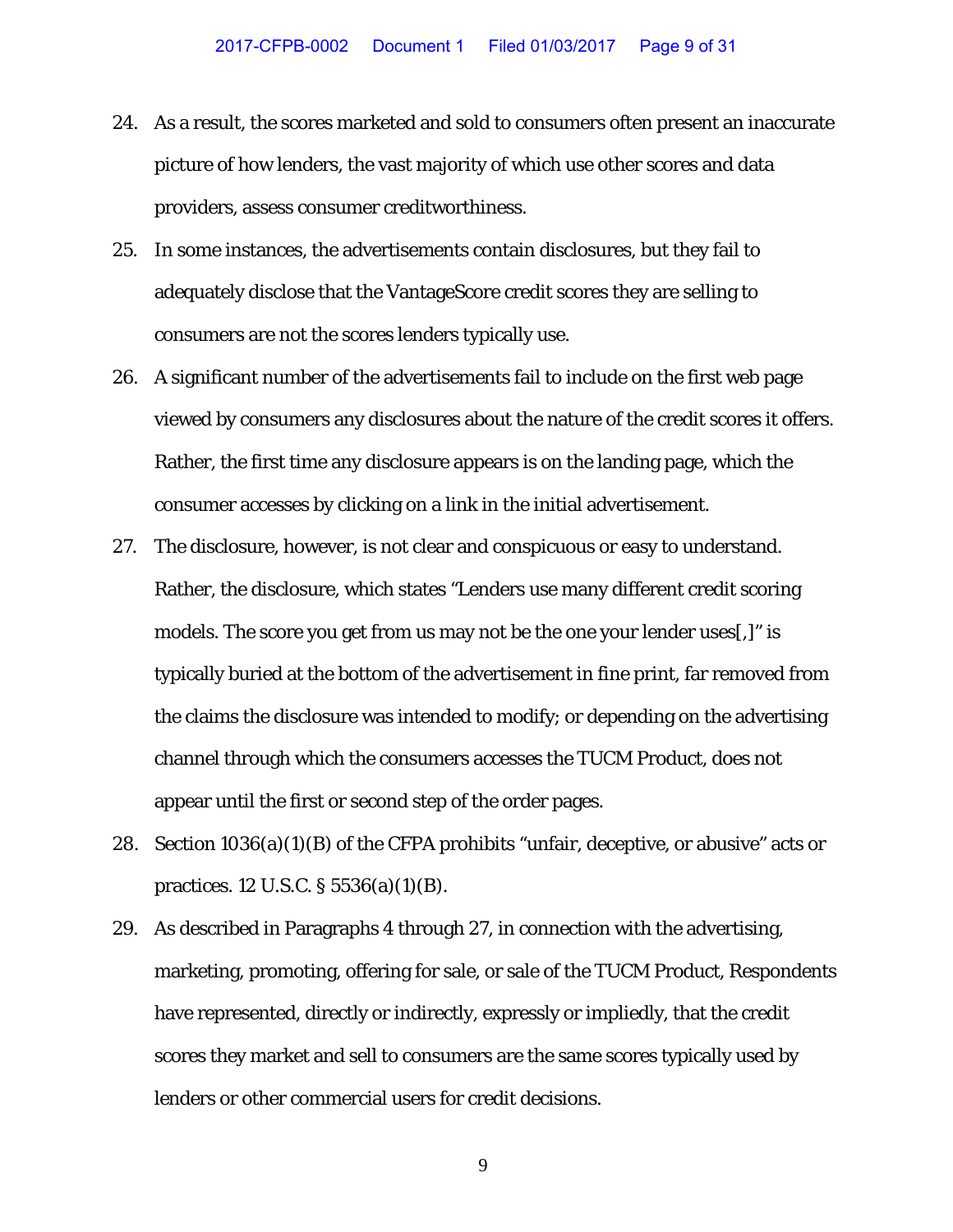- 30. In fact, the credit scores Respondents market and sell to consumers are not the same scores typically used by lenders or other commercial users for credit decisions.
- 31. Thus, Respondents' representations, as described in Paragraphs 4 through 27, are false or misleading and constitute deceptive acts or practices in violation of sections 1031(a) and 1036(a)(1)(B) of the CFPA, 12 U.S.C. §§ 5531(a),  $5536(a)(1)(B)$ .

## **Findings and Conclusions as to Misrepresentations Related to the "Free" or "\$1" TUCM Product**

- 32. During the Relevant Period the vast majority of the online advertisements also misrepresented to consumers that they could have access to "free" credit scores and "\$1" credit reports.
- 33. The advertisements routinely stated: "You're Seconds Away From Your FREE Credit Score"; "See your FREE credit score"; and "Free Credit Score and \$1 Report."
- 34. In fact, these promotions included a Negative Option billing structure: Consumers who signed up for the TUCM Product to obtain their "free" scores and "free" or "\$1" reports received a bundled product that included a seven-day free trial of a credit monitoring service. After that seven-day period, consumers who did not cancel their subscription were automatically enrolled in the monthly subscription-based credit monitoring service that usually cost \$16.99 per month. TUI charged each consumer this recurring membership fee automatically each month until the consumer cancelled.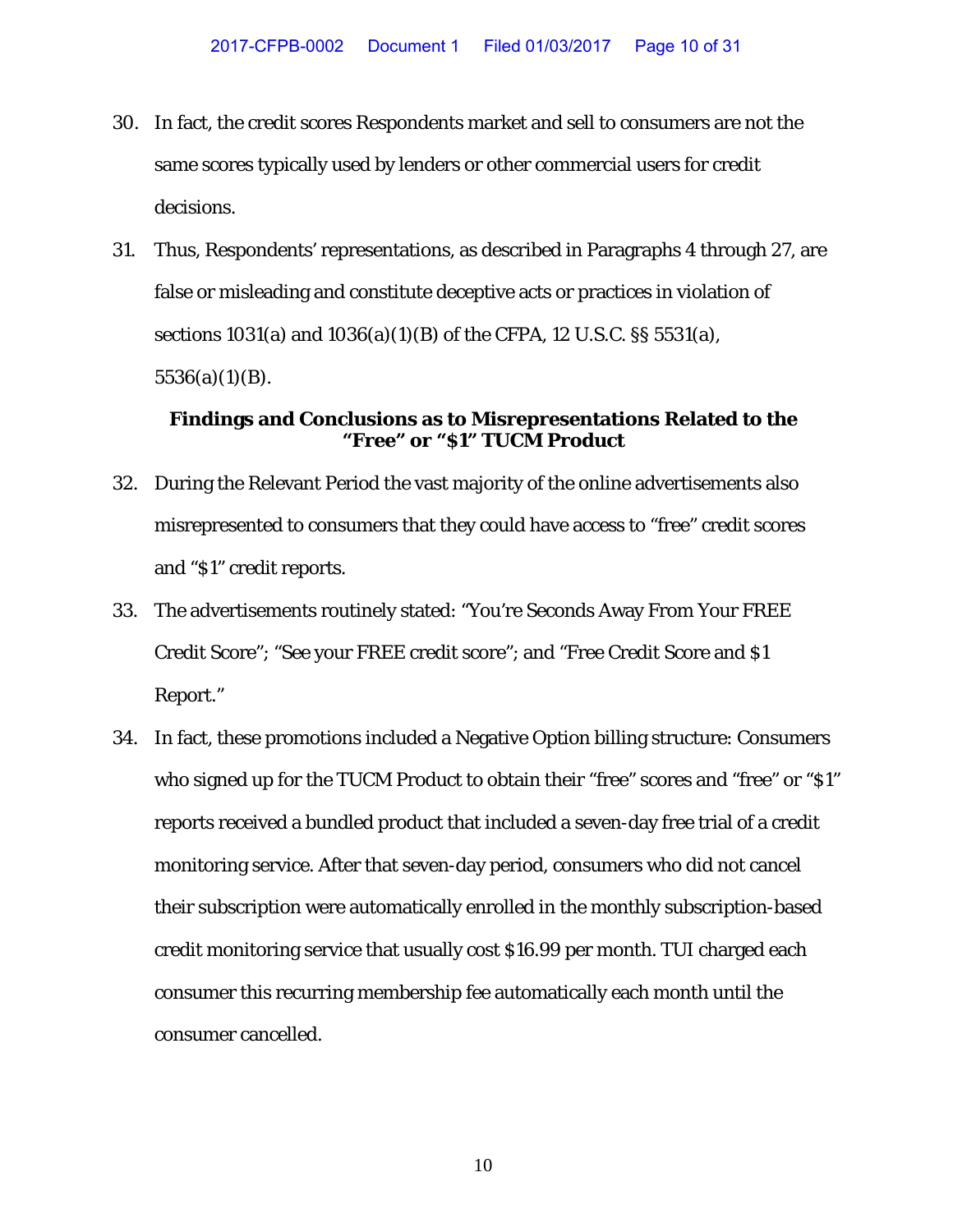- 35. TUI's advertisements offering "free" or "\$1" TUCM Products failed to adequately disclose the Negative Option feature of the product.
- 36. The disclosure in the advertisements was neither clear nor conspicuous. In contrast to the bold, colorful headlines that touted the free scores and products, the disclosure was often displayed in fine print, in low contrast, and was generally placed in a less prominent location, such as the bottom of the webpage, grouped with other disclosures.
- 37. In some instances, consumers did not know they had been automatically enrolled in a Negative Option subscription plan for the TUCM Product until they discovered a charge – usually of \$16.99 per month – on their bank or credit card statement.
- 38. Section 1036(a)(1)(B) of the CFPA prohibits "unfair, deceptive, or abusive" acts or practices. 12 U.S.C. § 5536(a)(1)(B). As described in Paragraphs 32 through 37, in connection with the advertising, marketing, promotion, offering for sale, or sale of the TUCM Product, Respondents have represented, directly or indirectly, expressly or impliedly, that consumers could obtain their credit score or credit report for free or for a \$1 fee.
- 39. In fact, many consumers do not receive their credit score or credit report for free or for a \$1 fee. Instead, Respondents' offer, which is described in a disclosure that is neither clear nor conspicuous, is a Negative Option whereby consumers enroll in a subscription plan that involves a monthly fee unless they cancel during the trial period. Therefore, Respondents engaged in deceptive acts or practices in violation of sections 1031(a) and 1036(a)(1)(B) of the CFPA, 12 U.S.C. §§ 5531(a),  $5536(a)(1)(B)$ .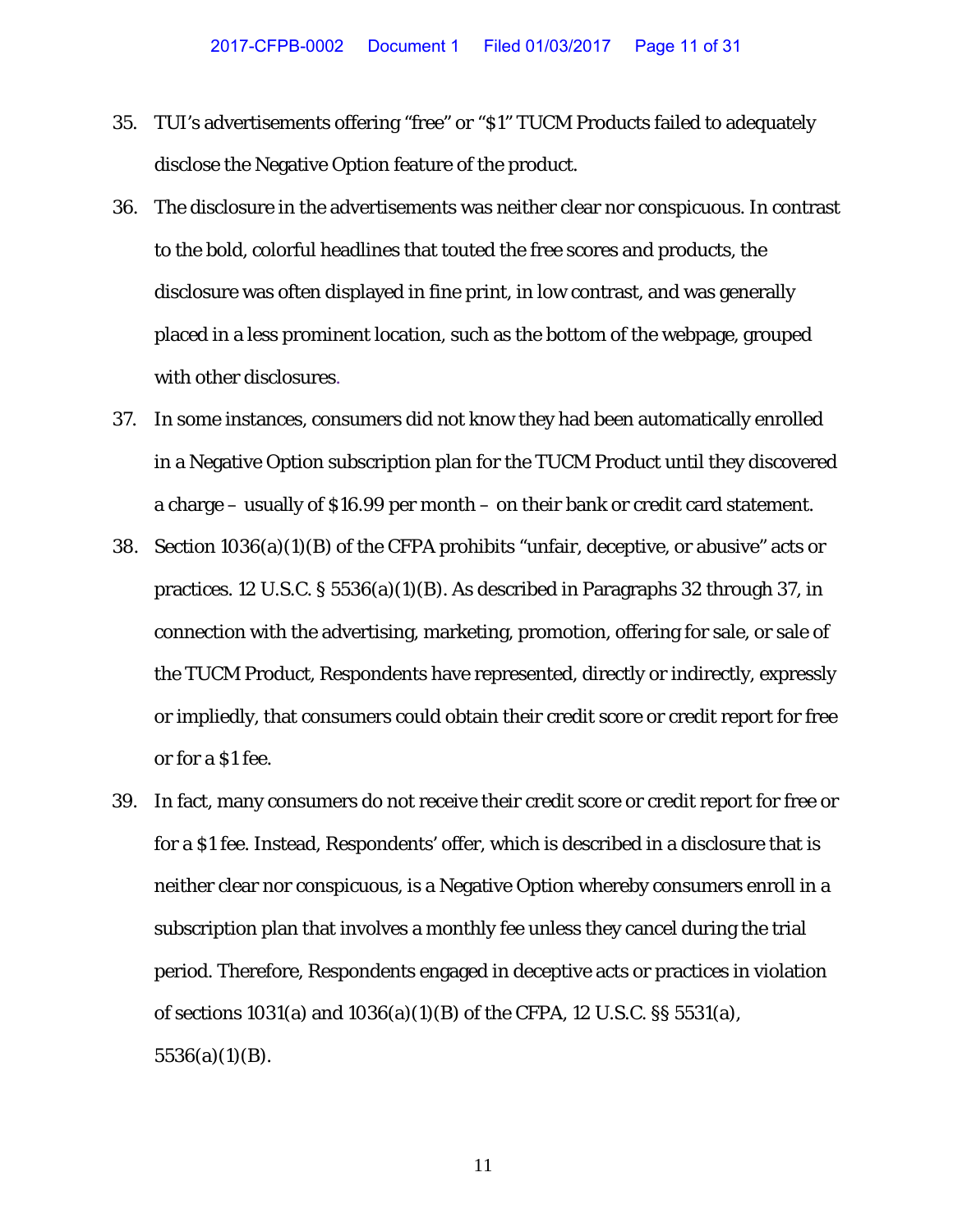#### **ORDER**

#### **V Conduct Provisions**

**IT IS ORDERED**, under sections 1053 and 1055 of the CFPA, that:

- 40. Respondents, their officers, agents, servants, employees, and attorneys who have actual notice of this Consent Order*,* whether acting directly or indirectly, may not violate sections 1031 and 1036 of the CFPA, 12 U.S.C. §§ 5531 and 5536 as follows, and must take the following affirmative actions:
	- a. Respondents, their officers, agents, servants, employees, and attorneys who have actual notice of this Consent Order, whether acting directly or indirectly, in connection with the advertising, marketing, promotion, offering for sale, sale, or performance of Credit-Related Products, may not misrepresent, or assist others in misrepresenting, expressly or impliedly:
		- i. Any material fact about the cost or price of a Credit-Related Product, including that the product or service is free, discounted, a gift, a sample, a trial, a bonus, without cost or obligation, or words of similar import, denoting or implying the absence of an obligation on the part of the consumer to affirmatively act in order to avoid charges;
		- ii. Any material fact about the timing or manner of any charge or bill, including the frequency or recurrence of any charge or bill, the purpose for which a consumer's credit card or payment information will be used, the length of subscription, if applicable, the date(s) upon which the consumer will be charged or billed, and the deadline (by date or frequency) by which the consumer must act in order to stop any charges; or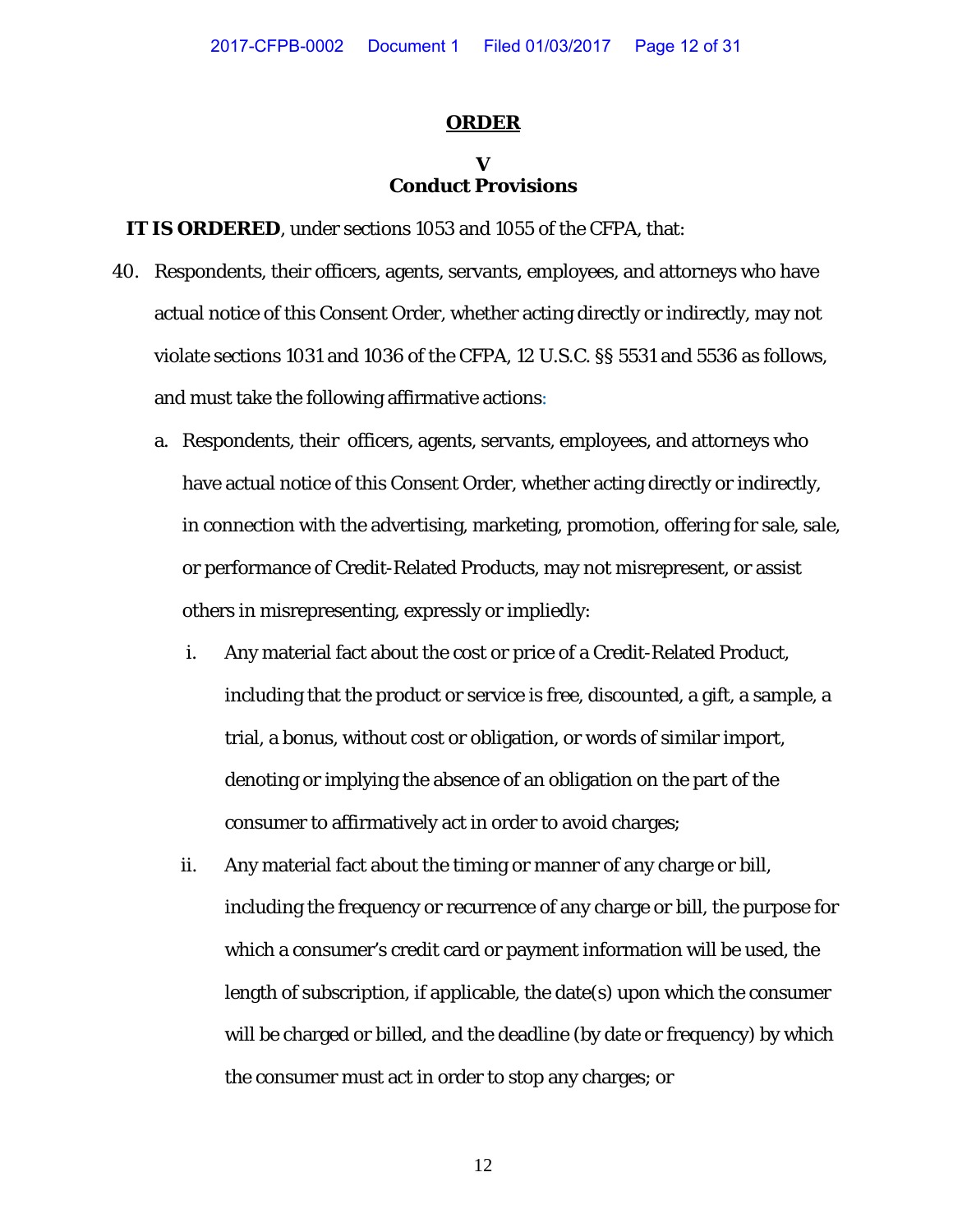- iii. ii. Any other fact material to consumers, such as any material restrictions, limitations, or conditions of the product or service, or any material aspect of its performance, efficacy, nature, or central characteristics.
- b. Respondents, their officers, agents, servants, employees, and attorneys who Respondents, their officers, agents, servants, employees, and attorneys who<br>have actual notice of this Consent Order, whether acting directly or indirectly, in connection with the advertising, marketing, promotion, offering for sale, sale, or performance of any Credit-Related Product:
	- i. Before enrolling any consumer in a Credit-Related Product with a Negative Option feature, Respondents must obtain the express informed consent from the consumer, which consists of:
		- $1<sub>r</sub>$ consumers must affirmatively check to select the Negative Option feature (*i.e.*, it cannot be pre-checked), and which clearly and conspicuously states that the consumer agrees to be billed for the consumers must affirmatively check to select the Negative Option<br>feature (*i.e.*, it cannot be pre-checked), and which clearly and<br>conspicuously states that the consumer agrees to be billed for the<br>product unless the consu For all Internet offers: a check box on the final order page that
		- $2.$ applicable, the amount the consumer will be charged on a recurring the expiration of the trial period; and (ii) the date when the trial period expires and the amount the consumer will be billed; and Immediately adjacent to the affirmative selection checkbox, Respondents must clearly and conspicuously disclose: (i) if (e.g., monthly) basis if the product or service is not cancelled before
		- $3.$ benefits of the product. The disclosure must not contain any information related to the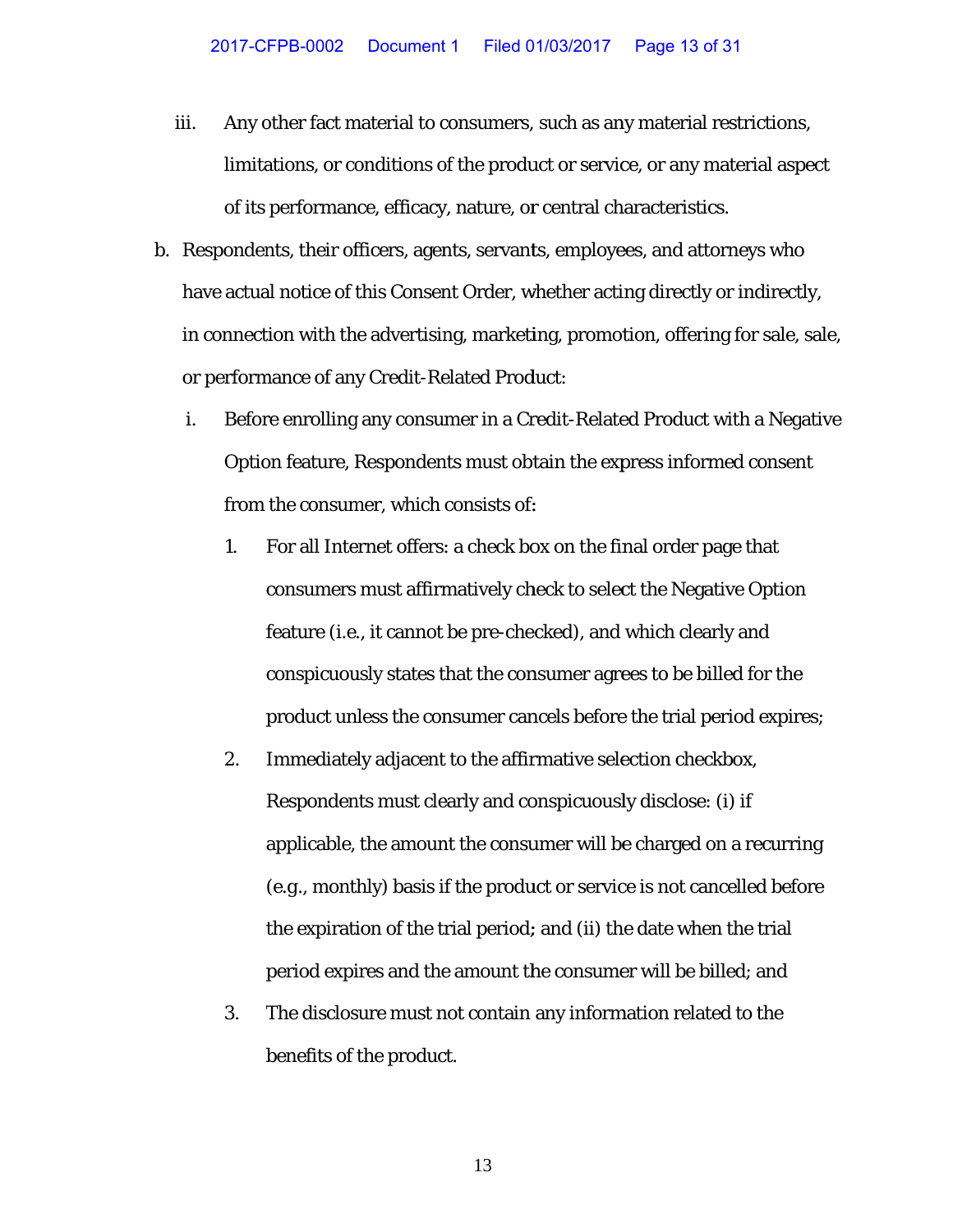- ii. Within a reasonable time period after the Effective Date as set forth in the Compliance Plan, must provide a simple mechanism for a consumer to immediately cancel the purchase of any Credit-Related Product, and stop billing and collecting payments for any recurring charge for any good or service. The mechanism must not be difficult, costly, confusing, or time consuming, and must, at a minimum, be substantially similar to the mechanism(s) the consumer used to initiate the purchase of any Credit-Related Product;
- iii. For all oral offers for a Credit-Related Product, in addition to disclosing the information identified in Subsections (a)(i)-(iii), and prior to obtaining any billing information from a consumer, obtain affirmative and unambiguous oral confirmation that the consumer:
	- 1. Consents to authorizing payment for such goods or services; and
	- 2. Understands the specific steps the consumer must take to prevent further charges.
- c. Respondents, their officers, agents, servants, employees, and attorneys who have actual notice of this Consent Order, whether acting directly or indirectly, in connection with the advertising, marketing, promotion, offering for sale, sale, or performance of Credit-Related Products, including through textual, oral or audible communications, or communications disseminated through audible means or interactive media including, but not limited to, internet advertisement, must take the following actions when offering or providing a VantageScore credit score to consumers: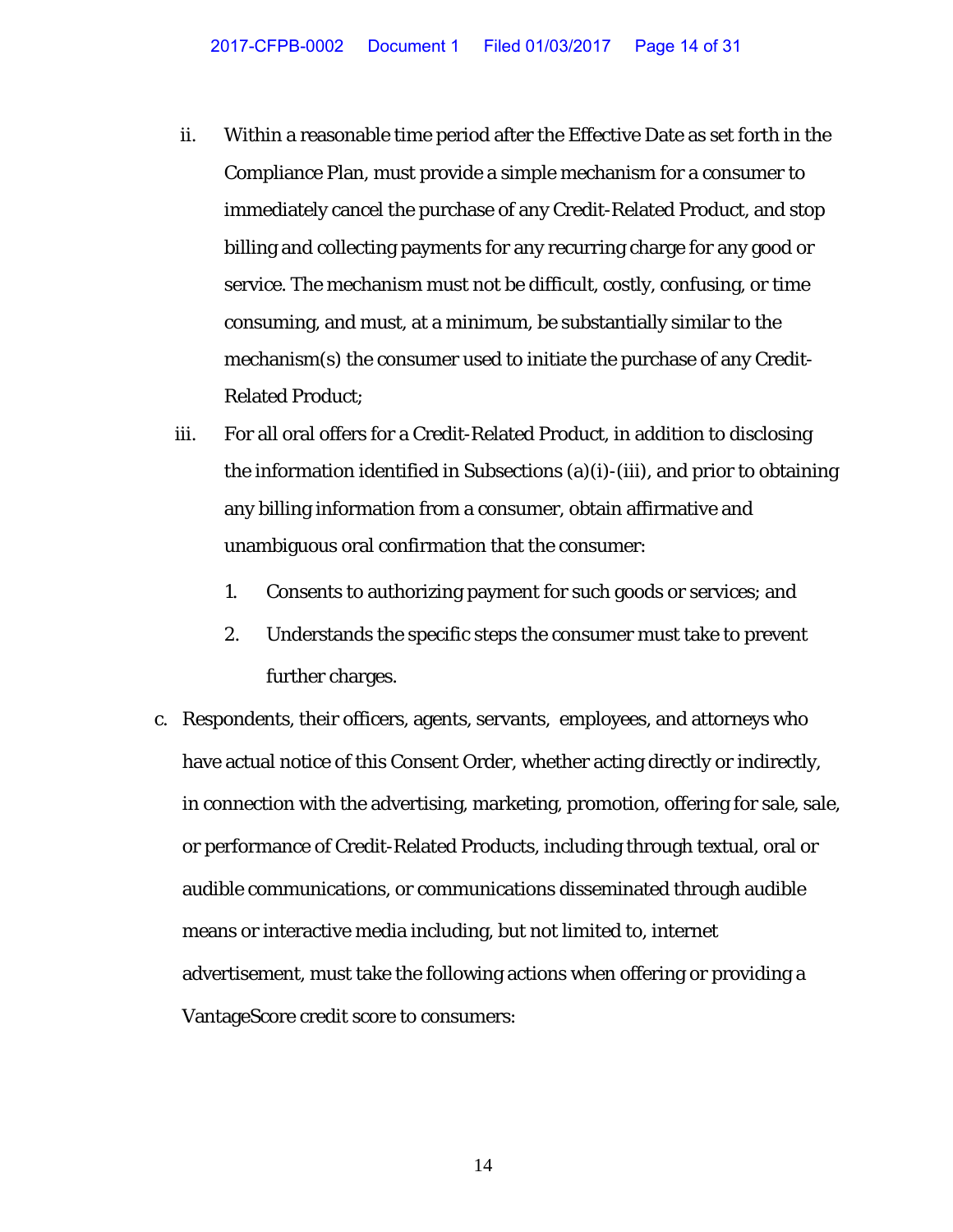- i. Clearly and prominently disclose the nature of the credit score offered in each communication containing the offer and, for internet offers, on at least one page of the order process.
- ii. Ensure that the disclosure clearly and prominently discloses or substantially states the following:
	- 1. Like other credit scores offered to consumers, the credit score Respondent is selling is not likely to be the same score used by lenders or other commercial users for credit decisions; and
	- 2. There are various types of credit scores, and lenders use a variety of different types of credit scores to make lending decisions;
- iii. For written communications, including for internet offers, ensure that the disclosure contains a label in font size double that of the disclosure that says: "What You Need to Know."
- d. Respondents, their officers, agents, servants, employees, and attorneys who have actual notice of this Consent Order, whether acting directly or indirectly, must take the following actions:
	- i. Further develop and implement comprehensive policies and procedures for improving communication with consumers regarding Credit-Related Products, including, but not limited to, communications about the nature of the credit score, pricing structure, , and any other material terms, including:
		- 1. Regularly collecting, reviewing, and assessing key performance metrics, such as Consumer Complaints (both those it receives directly as well as those it receives through other channels such as the CFPB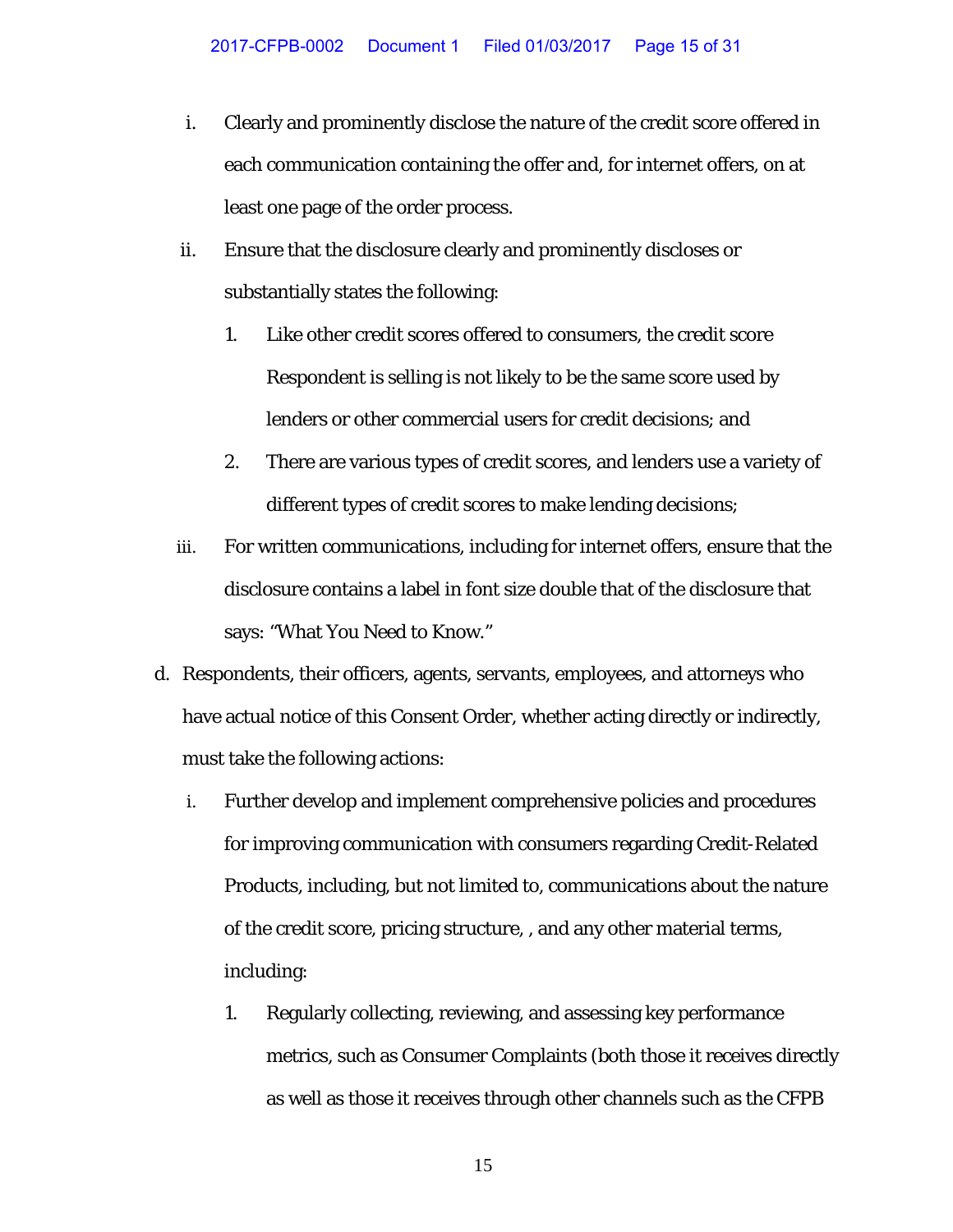and State Attorneys General Offices, among other complaint avenues) and cancellation rates, for evidence of consumer confusion regarding the products and services it offers to consumers;

- 2. Regularly collecting, reviewing, and assessing empirical data regarding consumer perceptions of Respondents' advertising with regard to the nature of the credit score, the pricing structure, the effective cost of the product or service, and any other material terms; and
- 3. Regularly reviewing and assessing advertisements to determine what modifications, if any, need to be made to the advertisements to improve consumer understanding of Credit-Related Products in light of empirical evidence.

### **VI Compliance Plan**

- 41. Within 90 days of the Effective Date, Respondents must submit to the Assistant Deputy for Consumer Reporting for review and determination of non-objection a comprehensive compliance plan designed to ensure that Respondents' advertising practices comply with all applicable Federal consumer financial laws and the terms of this Consent Order (Compliance Plan). The Compliance Plan must include, at a minimum:
	- a. Detailed steps for addressing each action required by Section V of this Consent Order; and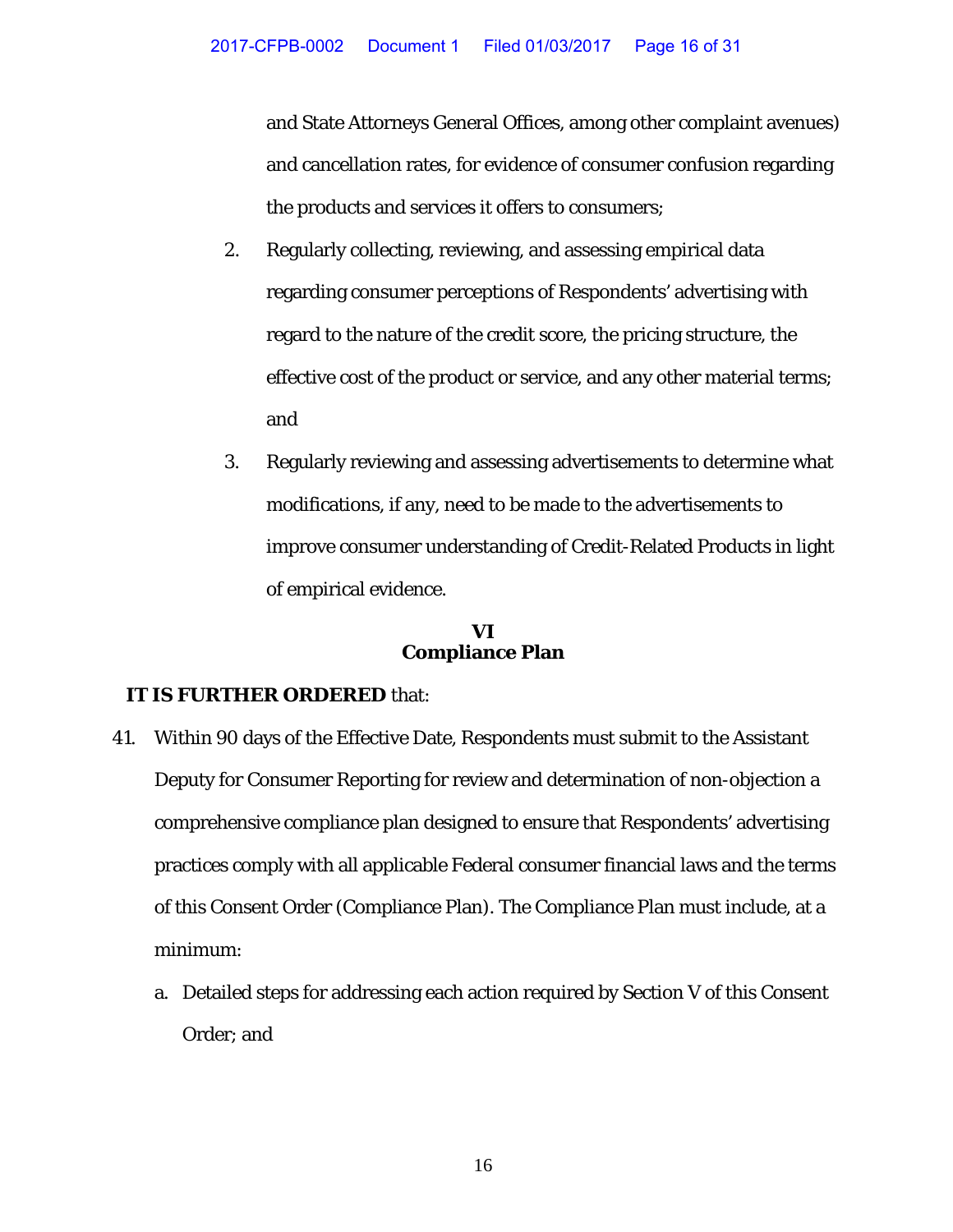- b. Specific timeframes and deadlines for implementation of the steps described above.
- 42. The Assistant Deputy for Consumer Reporting will have the discretion to make a determination of non-objection to the Compliance Plan or direct Respondents to revise it. If the Assistant Deputy for Consumer Reporting directs Respondents to revise the Compliance Plan, the Respondents must make the revisions and resubmit the Compliance Plan to the Assistant Deputy for Consumer Reporting within 30 days.
- 43. After receiving notification that the Assistant Deputy for Consumer Reporting has made a determination of non-objection to the Compliance Plan, Respondents must implement and adhere to the steps, recommendations, deadlines, and timeframes outlined in the Compliance Plan.

#### **VII Role of the Board**

- 44. The Board, or a duly authorized committee thereof, must review all submissions (including plans, reports, programs, policies, and procedures) required by this Consent Order prior to submission to the Bureau.
- 45. Although this Consent Order requires Respondents to submit certain documents for the review or non-objection by the Assistant Deputy for Consumer Reporting, the Board will have the ultimate responsibility for proper and sound management of Respondents and for ensuring that Respondents comply with Federal consumer financial law and this Consent Order.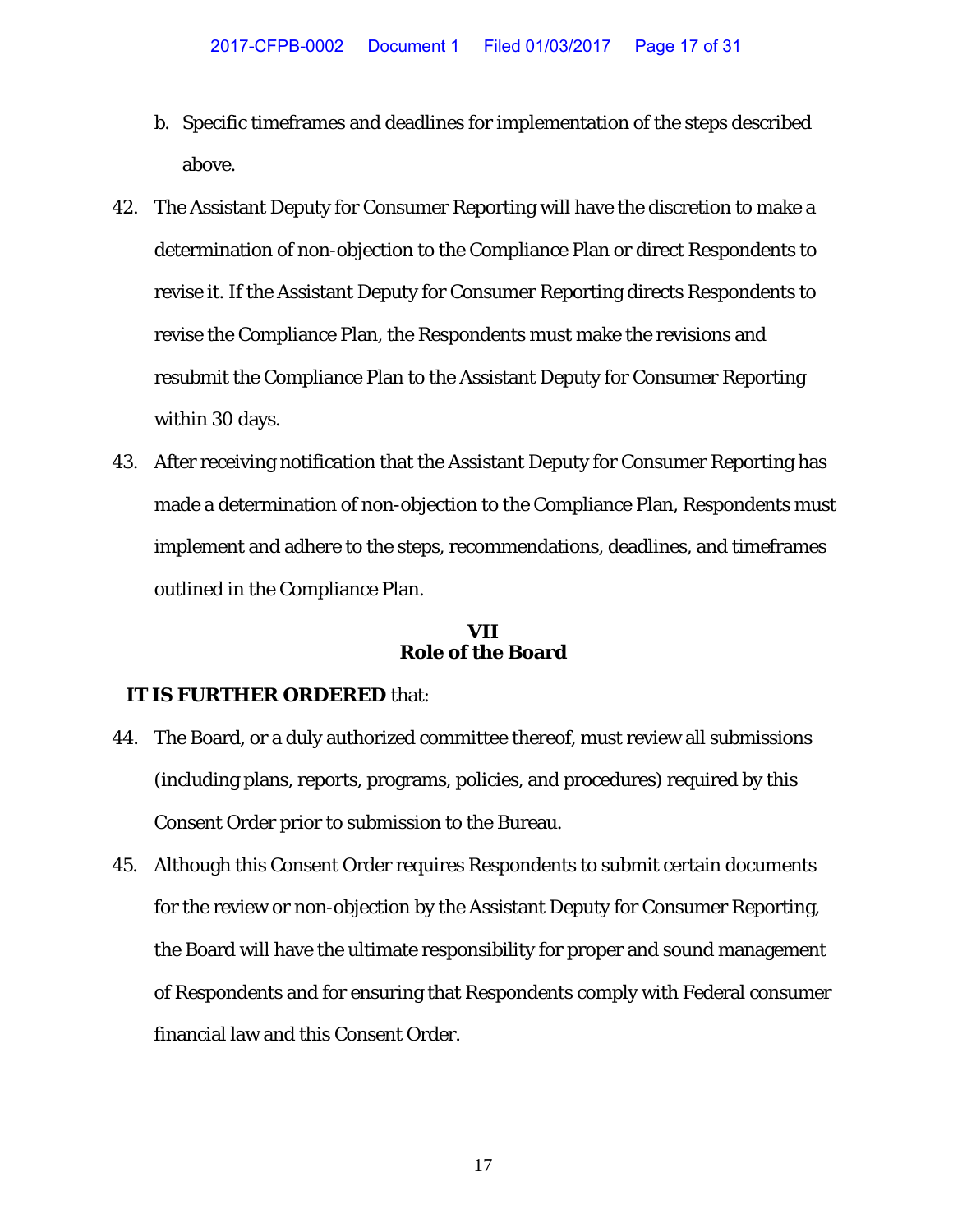- 46. In each instance that this Consent Order requires the Board to ensure adherence to, or perform certain obligations of Respondents, the Board, or a duly authorized committee thereof, must:
	- a. Authorize whatever actions are necessary for Respondents to fully comply with the Consent Order;
	- b. Require timely reporting by management to the Board, or a duly authorized committee thereof, on the status of compliance obligations; and
	- c. Require timely and appropriate corrective action to remedy any material noncompliance with any failures to comply with Board directives related to this Section.

#### **VIII Order to Pay Redress**

- 47. Within 10 days of the Effective Date, Respondents must reserve or deposit into a segregated deposit account \$13,930,000 for the purpose of providing redress to Affected Consumers.
- 48. Within 90 days of the Effective Date, Respondents must submit to the Assistant Deputy for Consumer Reporting for review and non-objection a comprehensive written plan for providing redress consistent with this Consent Order (Redress Plan). The Assistant Deputy for Consumer Reporting will have the discretion to make a determination of non-objection to the Redress Plan or direct Respondents to revise it. If the Assistant Deputy for Consumer Reporting directs Respondents to revise the Redress Plan, Respondents must make the revisions and resubmit the Redress Plan to the Assistant Deputy for Consumer Reporting within 30 days. After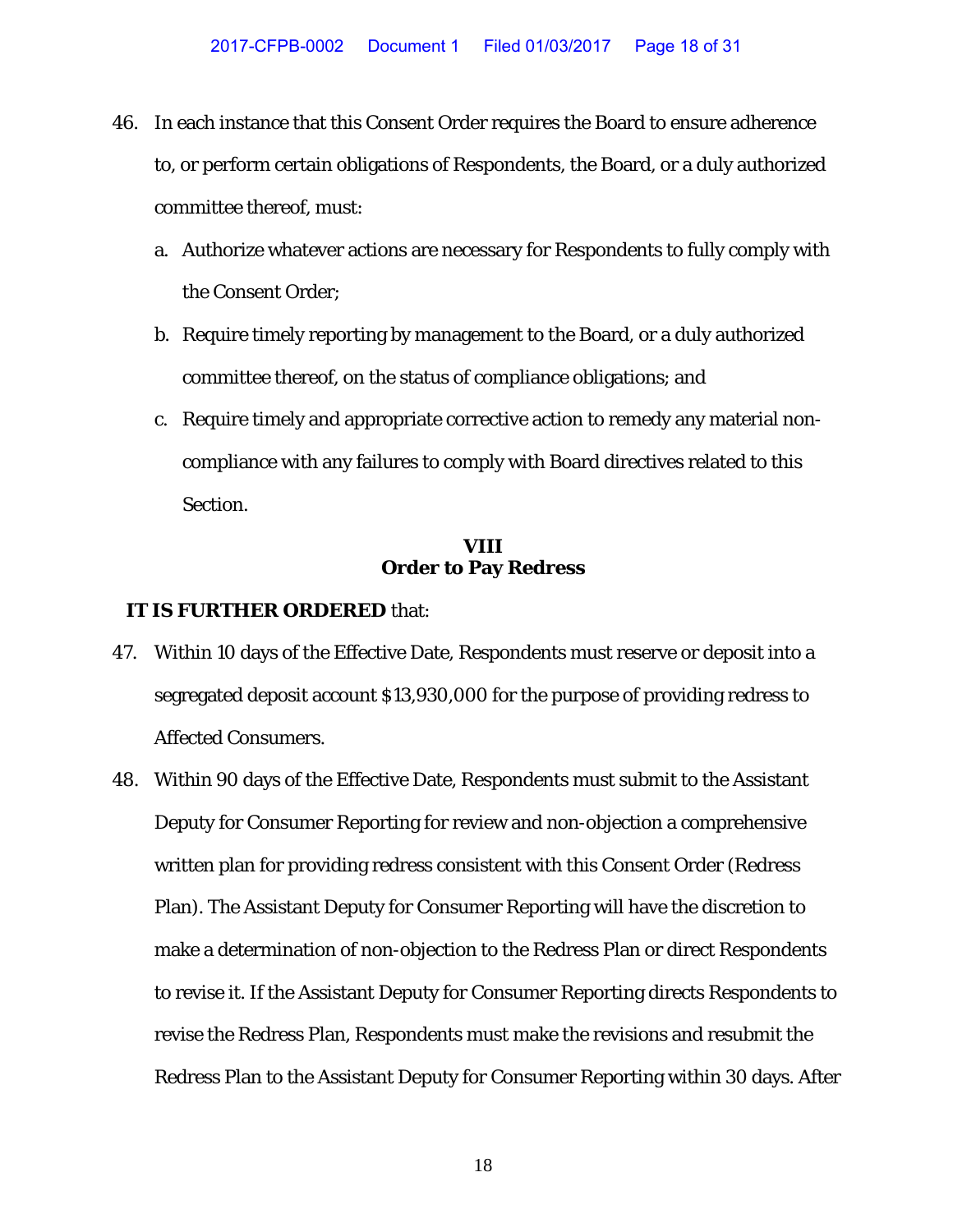receiving notification that the Assistant Deputy for Consumer Reporting has made a determination of non-objection to the Redress Plan, Respondents must implement and adhere to the steps, recommendations, deadlines, and timeframes outlined in the Redress Plan.

- 49. The Redress Plan must:
	- a. Include a detailed description of the methodology used to determine the population of Affected Consumers and the appropriate redress for each Affected Consumer, the manner and form in which redress payments will be distributed to Affected Consumers, and procedures to issue and track redress payments; Provide that Respondent shall pay all costs associated with administering redress and remediation as required by this section;
	- b. Include the form of the letters ("Notification Letters") and envelopes to be sent notifying consumers of the redress payments and a description of the process for sending the Notification Letters to consumers. Respondent must not include in any envelope containing a Notification Letter any materials other than the approved letter and redress checks.
	- c. Require Respondent to make reasonable attempts to obtain a current address for any consumer whose Notification Letter is returned for any reason, using at least the National Change of Address System, and to promptly re-mail all returned letters to current addresses. If a redress check for any consumer is returned to Respondent after such second mailing, or if a current mailing address cannot be identified using the National Change of Address System, Respondents must retain the redress amount of such consumer for a period of one hundred and eighty (180) days from the date the check was originally
		- 19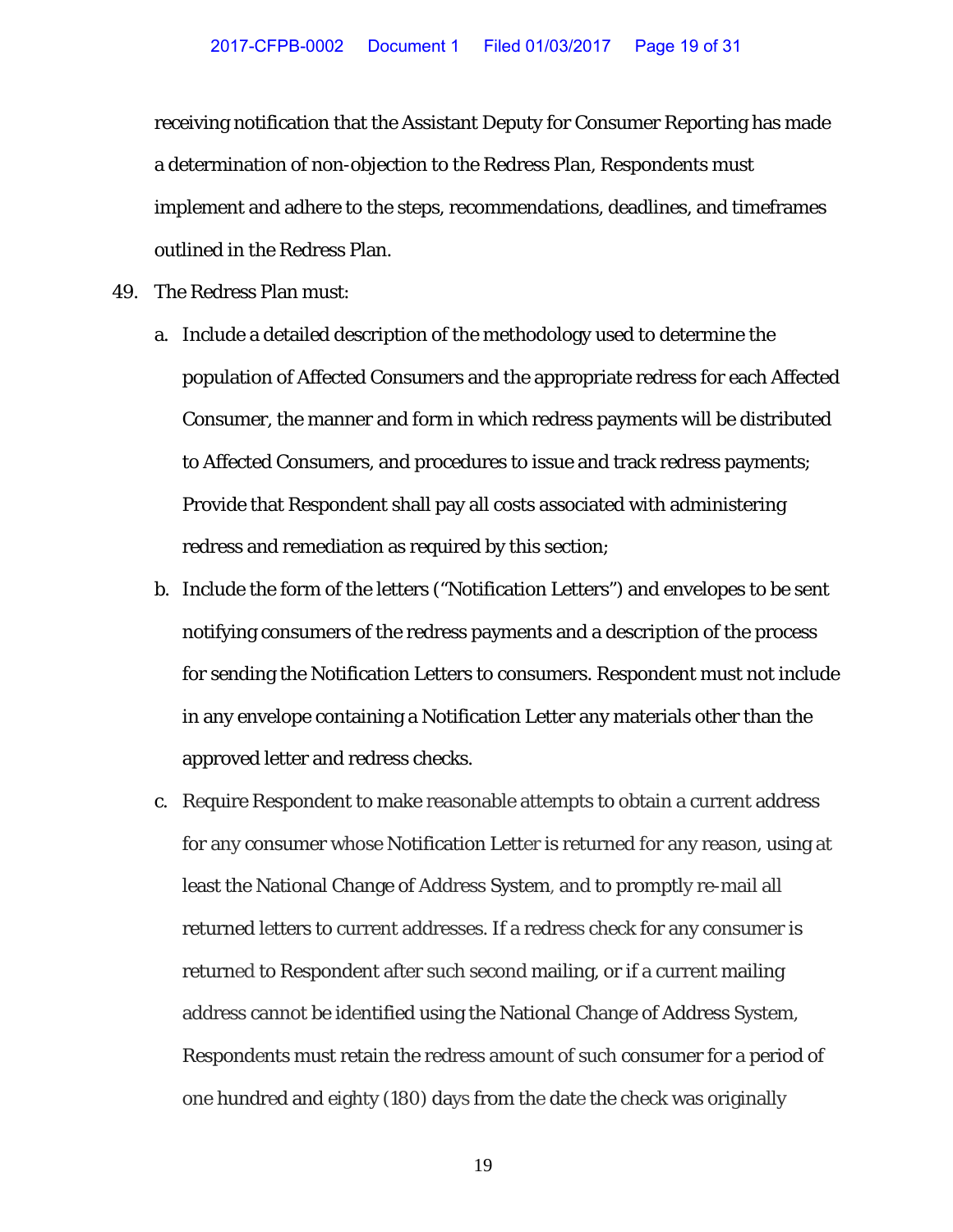mailed, during which period such amount may be claimed by such consumer upon appropriate proof of identity.

- d. Require Respondents to submit a Redress Plan Report to the Assistant Deputy for Consumer Reporting with 90 days of completion of the Redress Plan. The Redress Plan Report must include an audit and assessment of Respondents' compliance with the terms of the Redress Plan.
- 50. After completing the Redress Plan, if the amount of the redress provided to Affected Consumers is less than \$13,930,000 within 30 days of the completion of the Redress Plan, Respondents must pay the Bureau, by wire transfer to the Bureau or to the Bureau's agent, and according to the Bureau's wiring instructions, the difference between the amount of redress provided to Affected Consumers and \$13,930,000, so that such funds may be distributed to the U.S. Treasury as disgorgement.
- 51. Respondents may not condition the provision of any redress to any Affected Consumer under this Order on that Affected Consumer waiving any right.

### **IX Order to Pay Civil Money Penalties**

### **IT IS FURTHER ORDERED** that:

52. Under section 1055(c) of the CFPA, 12 U.S.C. § 5565(c), by reason of the violations of law described in Section IV of this Consent Order, and taking into account the factors in 12 U.S.C. § 5565 $(c)(3)$ , Respondents must pay a civil money penalty of \$3,000,000 to the Bureau.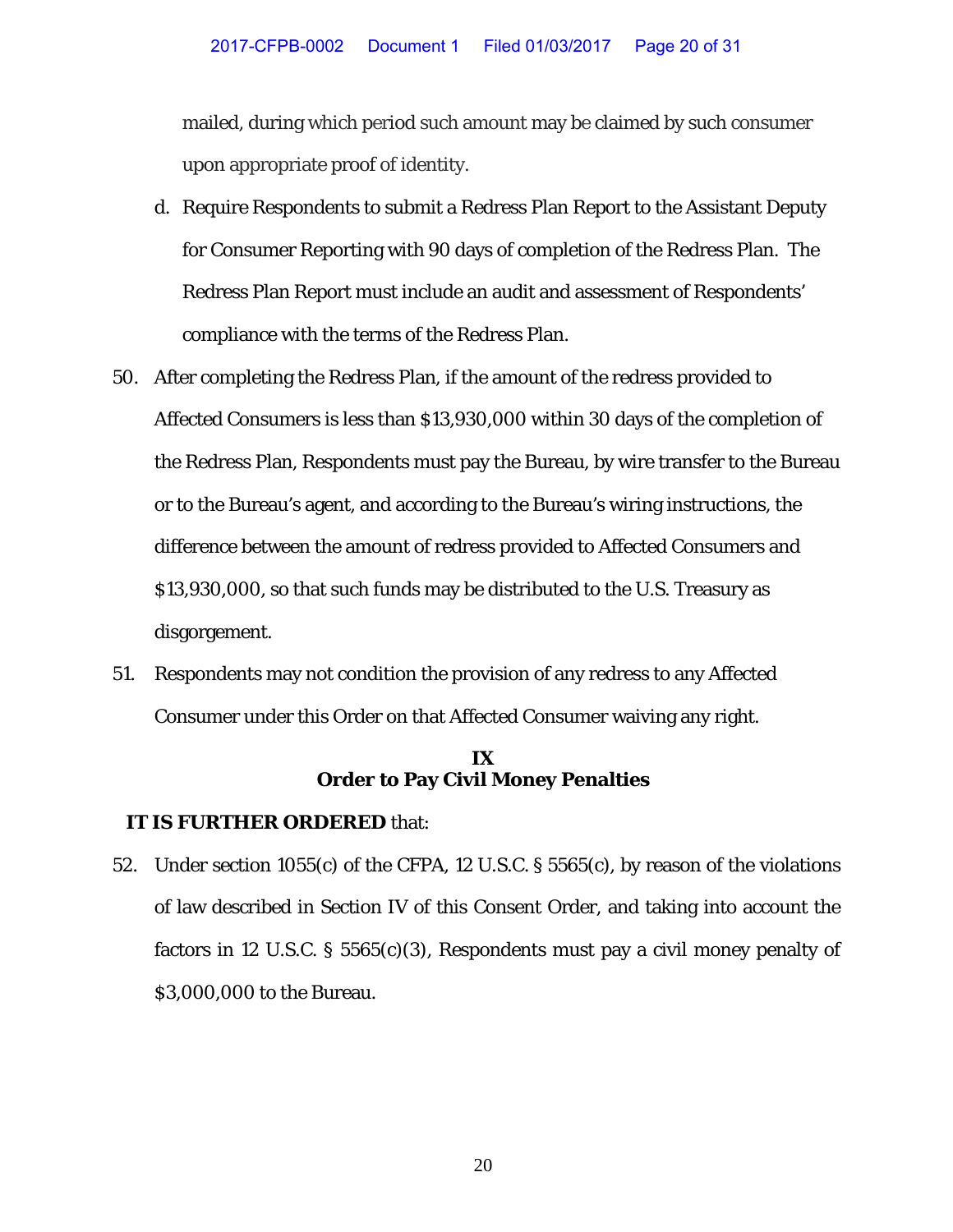- 53. Within 10 days of the Effective Date, Respondents must pay the civil money penalty by wire transfer to the Bureau or to the Bureau's agent in compliance with the Bureau's wiring instructions.
- 54. The civil money penalty paid under this Consent Order will be deposited in the Civil Penalty Fund of the Bureau as required by section 1017(d) of the CFPA, 12 U.S.C. § 5497(d).
- 55. Respondents must treat the civil money penalty paid under this Consent Order as a penalty paid to the government for all purposes. Regardless of how the Bureau ultimately uses those funds, Respondents may not:
	- a. Claim, assert, or apply for a tax deduction, tax credit, or any other tax benefit for any civil money penalty paid under this Consent Order; or
	- b. Seek or accept, directly or indirectly, reimbursement or indemnification from any source, including but not limited to payment made under any insurance policy, with regard to any civil money penalty paid under this Consent Order.
- 56. To preserve the deterrent effect of the civil money penalty in any Related Consumer Action, Respondents may not argue that Respondents are entitled to, nor may Respondents benefit by, any offset or reduction of any compensatory monetary remedies imposed in the Related Consumer Action because of the civil money penalty paid in this action (Penalty Offset). If the court in any Related Consumer Action grants such a Penalty Offset, Respondents must, within 30 days after entry of a final order granting the Penalty Offset, notify the Bureau, and pay the amount of the Penalty Offset to the U.S. Treasury. Such a payment will not be considered an additional civil money penalty and will not change the amount of the civil money penalty imposed in this action.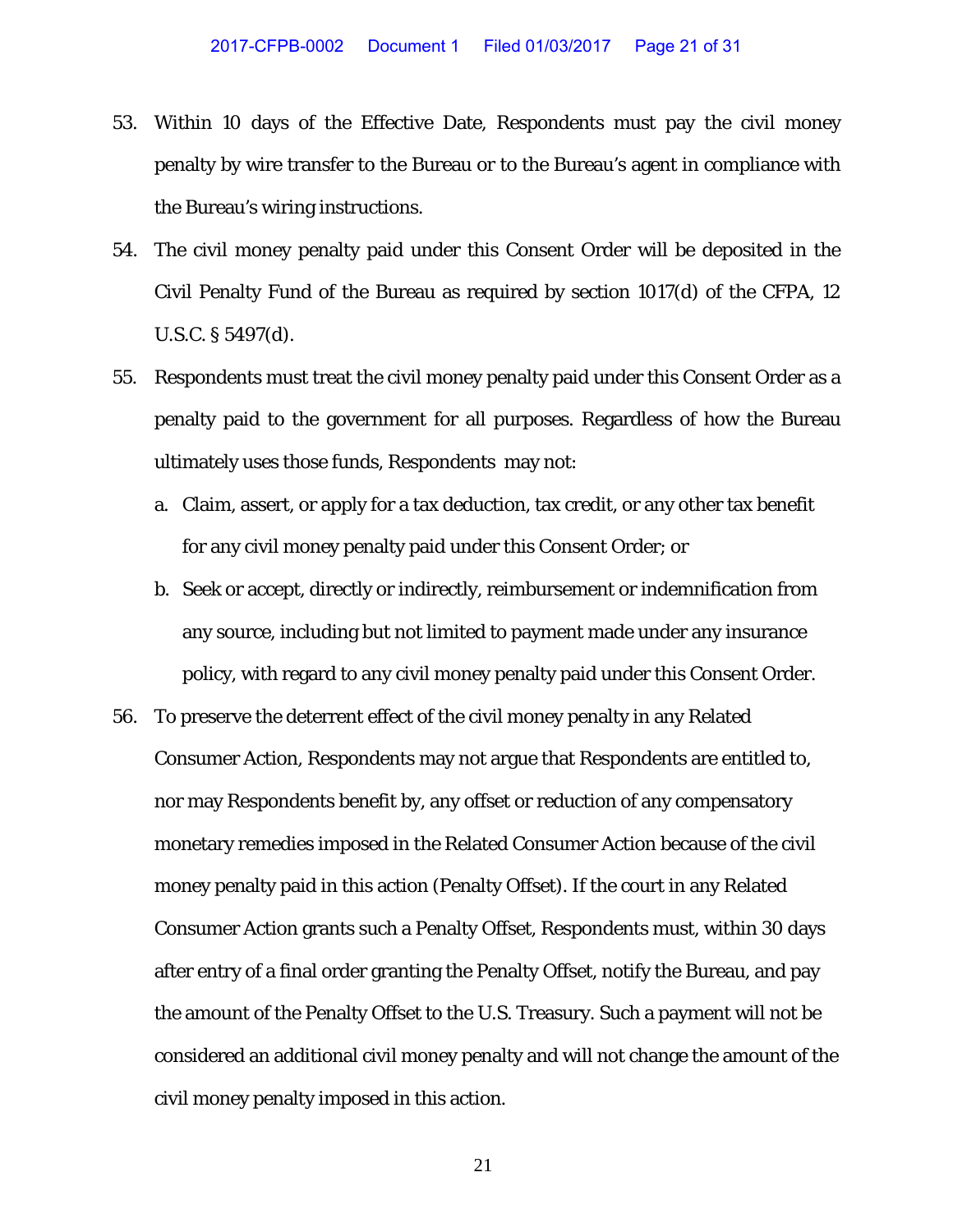### **X Additional Monetary Provisions**

#### **IT IS FURTHER ORDERED** that**:**

- 57. In the event of any default on Respondents obligations to make payment under this Consent Order, interest, computed under 28 U.S.C. § 1961, as amended, will accrue on any outstanding amounts not paid from the date of default to the date of payment, and will immediately become due and payable.
- 58. Respondents must relinquish all dominion, control, and title to the funds paid to the fullest extent permitted by law and no part of the funds may be returned to Respondents.
- 59. Under 31 U.S.C. § 7701, Respondents, unless they already have done so, must furnish to the Bureau its taxpayer identifying numbers, which may be used for purposes of collecting and reporting on any delinquent amount arising out of this Consent Order.
- 60. Within 30 days of the entry of a final judgment, consent order, or settlement in a Related Consumer Action, Respondents must notify the Assistant Deputy for Consumer Reporting of the final judgment, consent order, or settlement in writing. That notification must indicate the amount of redress, if any, that Respondents paid or are required to pay to consumers and describe the consumers or classes of consumers to whom that redress has been or will be paid.

# **XI Reporting Requirements**

### **IT IS FURTHER ORDERED** that:

61. Respondents must notify the Bureau of any development that may affect compliance obligations arising under this Consent Order, including but not limited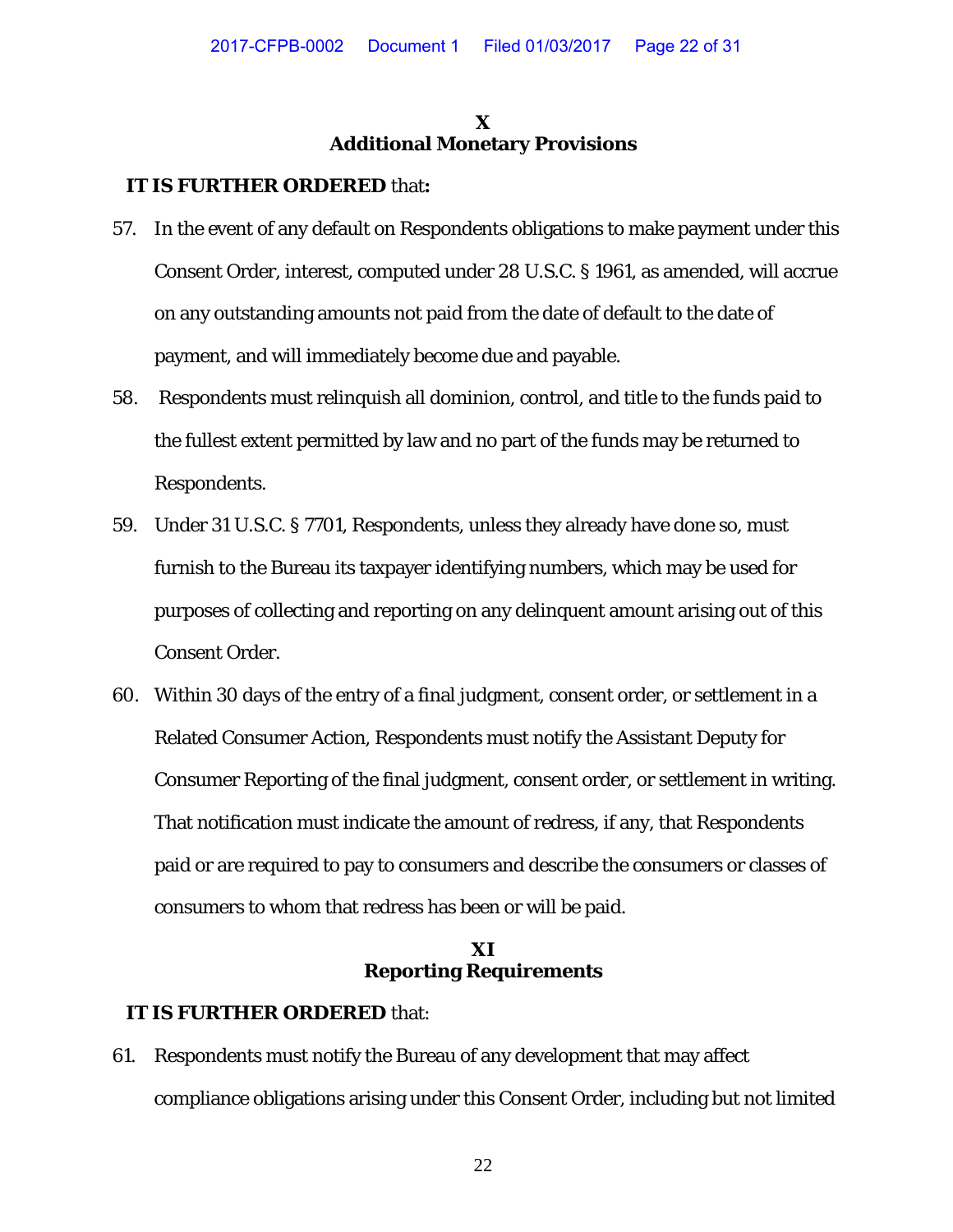to, a dissolution, assignment, sale, merger, or other action that would result in the emergence of a successor company; the creation or dissolution of a subsidiary, parent, or affiliate that engages in any acts or practices subject to this Consent Order; the filing of any bankruptcy or insolvency proceeding by or against Respondents; or a change in Respondents name or address. Respondents must provide this notice, if practicable, at least 30 days before the development, but in any case no later than 14 days after the development.

- 62. Within 7 days of the Effective Date, Respondents must designate at least one telephone number and email, physical, and postal address as points of contact, which the Bureau may use to communicate with Respondents.
- 63. Respondents must report any change in the information required to be submitted under Paragraph 61 at least 30 days before the change or as soon as practicable after the learning about the change, whichever is sooner.
- 64. Within 120 days of the Effective Date, and again one year after the Effective Date, Respondents must submit to the Assistant Deputy for Consumer Reporting an accurate written compliance progress report (Compliance Report) that has been approved by the Board or duly authorized committee thereof, which, at a minimum:
	- a. Describes in detail the manner and form in which Respondents have complied with this Order; and
	- b. Attaches a copy of each Order Acknowledgment obtained under Section XII, unless previously submitted to the Bureau.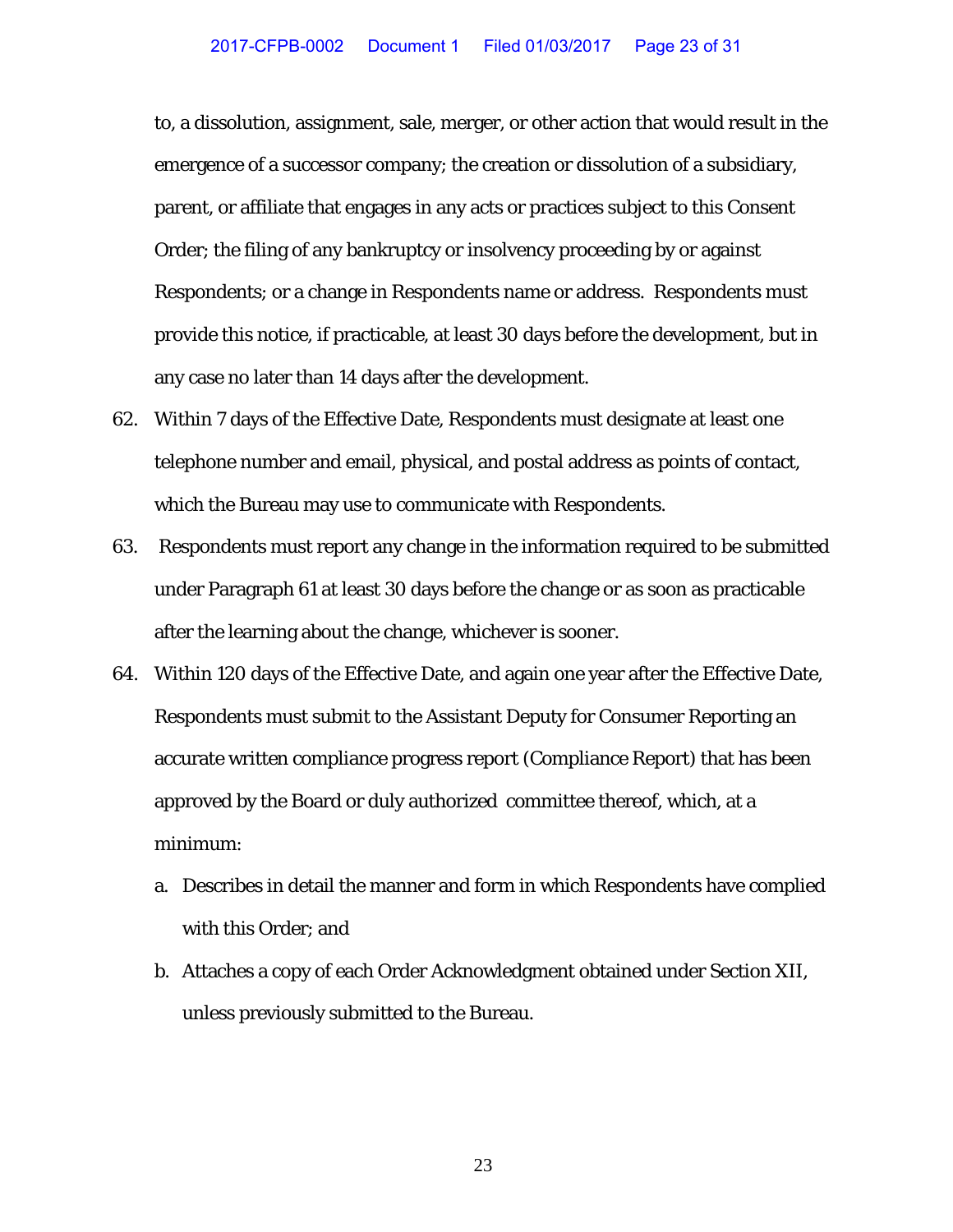# **XII Order Distribution and Acknowledgment**

# **IT IS FURTHER ORDERED** that:

- 65. Within 30 days of the Effective Date, Respondents must deliver a copy of this Consent Order to each of their board members and executive officers, as well as to any managers, employees, affiliates, service providers, or other agents and representatives who have responsibilities related to the subject matter of the Consent Order.
- 66. For five years from the Effective Date, Respondents must deliver a copy of this Consent Order to any business entity resulting from any change in structure referred to in Section XI, any future board members and executive officers, as well as to any managers, employees, affiliates, service providers, or other agents and representatives who will have responsibilities related to the subject matter of the Consent Order before they assume their responsibilities.
- 67. Respondents must secure a signed and dated statement acknowledging receipt of a copy of this Consent Order, ensuring that any electronic signatures comply with the requirements of the E-Sign Act, 15 U.S.C. § 7001 *et seq.*, within 30 days of delivery, from all persons receiving a copy of this Consent Order under this Section.

#### **XIII Recordkeeping**

- 68. Respondents must create, or if already created, must retain for at least five years from the Effective Date, the following business records:
	- a. All documents and records necessary to demonstrate full compliance with each provision of this Consent Order, including all submissions to the Bureau.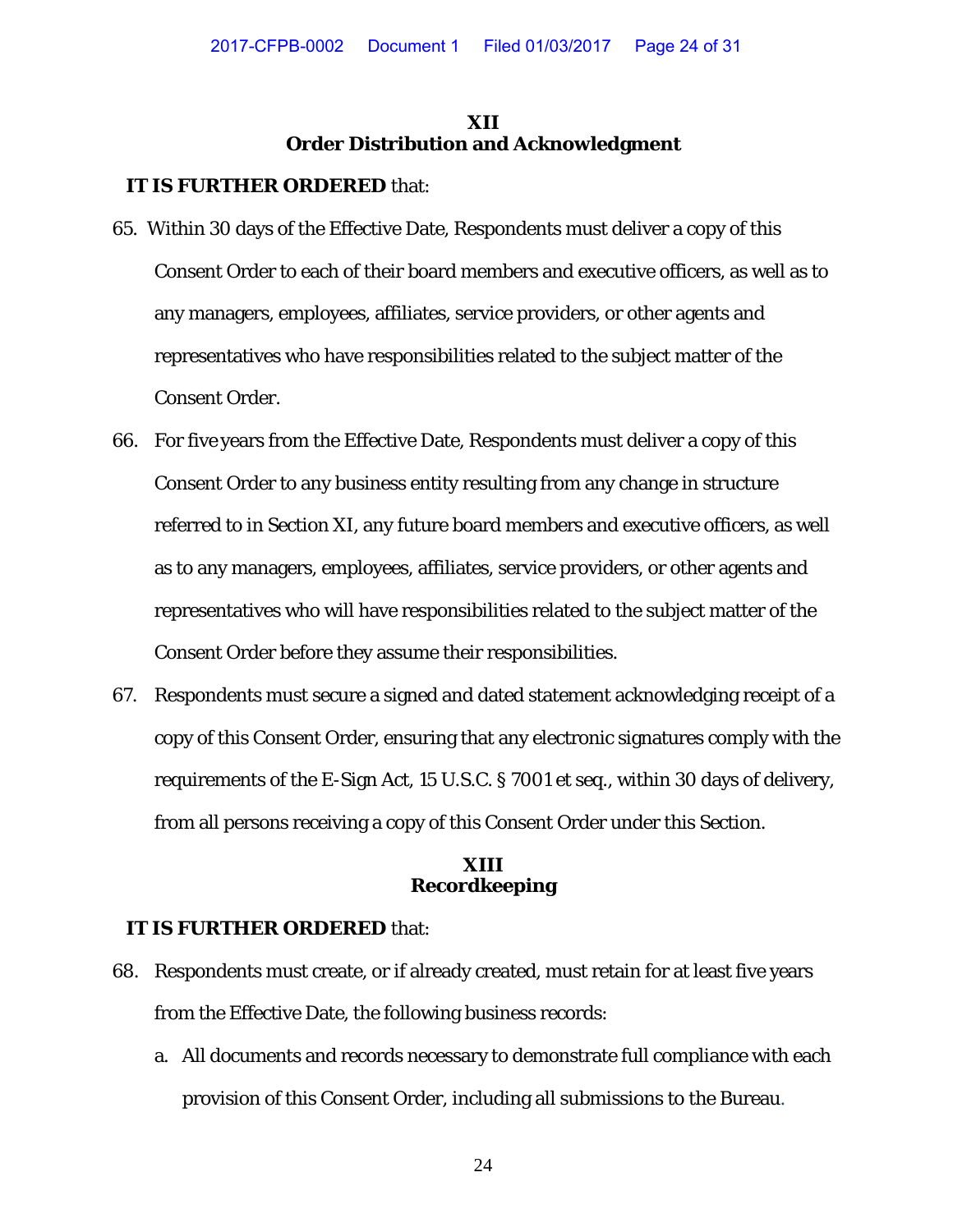- b. All documents and records pertaining to the Redress Plan, described in Section VIII above.
- c. Copies of all internet (website), direct email, and print advertisements, sufficient to demonstrate the experience of consumers on each materially different version of each advertisement, including all order flow pages on which Respondents, whether acting directly or indirectly, advertise, promote, market, offer for sale, sell, or provide Credit Related Products, and any other marketing material, including, but not limited to, sales scripts and training materials relating to the Credit-Related Products, including any such materials used by a third party or affiliate on behalf of Respondents;
- d. For each internet (website), direct email, print advertisement, or other marketing material relating to Credit-Related Products: A record of the date(s) and locations or placements where the advertisement is publicly accessible to the extent that information is available; the number, type, and cost of all Credit-Related Products purchased through the advertisement; and any and all modifications made to the advertisement, including to any disclosure(s) on the advertisement;
- e. A record of all consumer perception assessments or testing and all documents created pursuant to the requirements of Section VI; and
- f. For each internet (website) advertisement, the number of visits to, unique visitors, impressions of, and clicks on the advertisement and any associated landing and flow page(s), to the extent that information is available; and the number of conversions, purchases of a Credit-Related Product, and consumers acquired through the advertisement.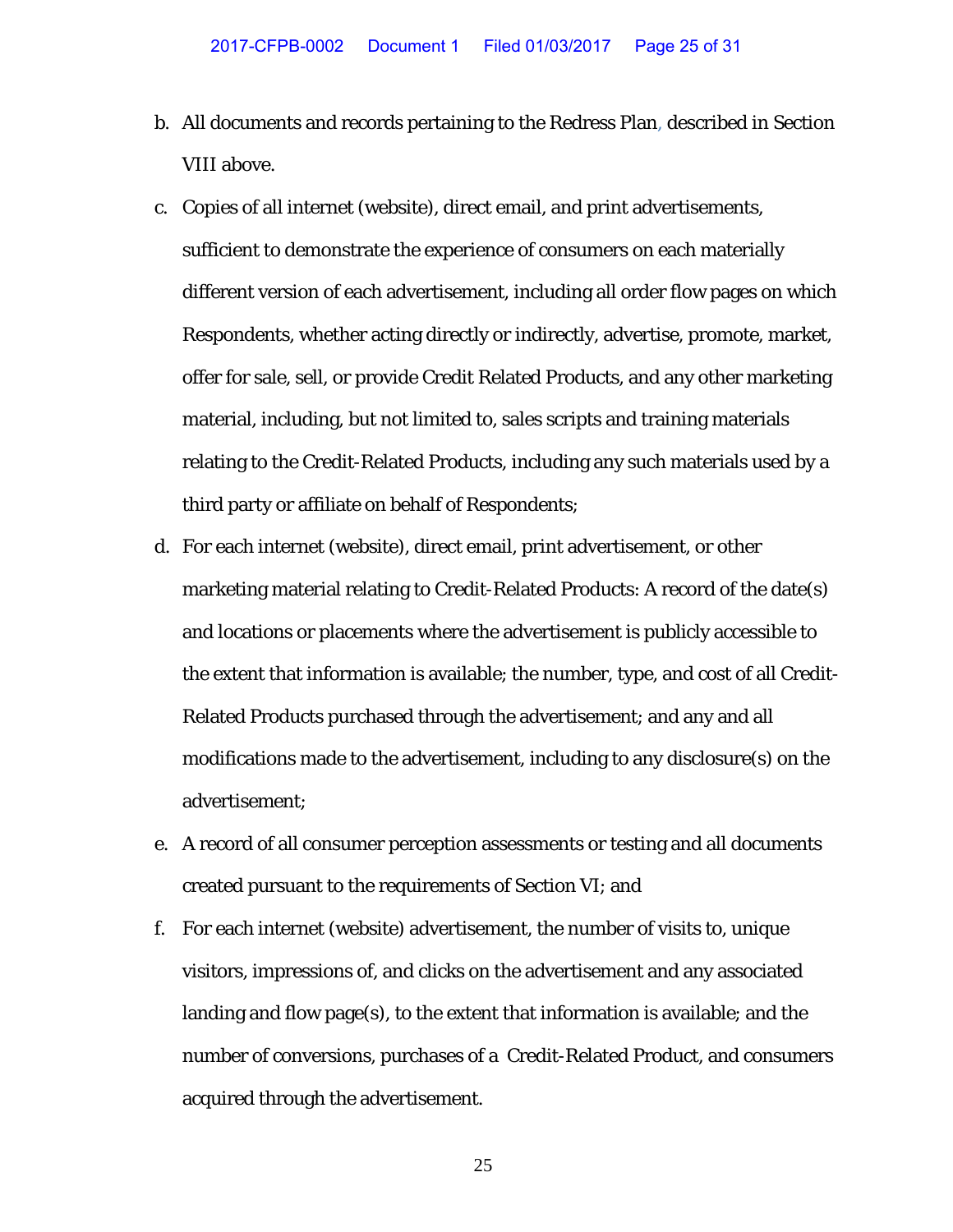- g. For each individual Affected Consumer: the consumer's name, address, phone number, email address, amount paid, description of the Credit-Related Product purchased, the date on which the Credit-Related Product was purchased, and, if applicable, the date and reason consumer left the program.
- h. For each Credit-Related Product, accounting records showing the gross and net revenues generated by the Credit-Related Product.
- i. All Consumer Complaints and refund requests (whether received directly or indirectly, such as through a third party) relating to any Credit-Related Product, and any responses to those complaints or requests.
- j. Respondents must make the documents identified in Paragraph 68 available to the Bureau upon the Bureau's request.

Respondents will retain telephonic communications with consumers in accordance with its standard document retention policy, as set forth in the Compliance Plan.

#### **XIV Notices**

### **IT IS FURTHER ORDERED** that:

- 69. Unless otherwise directed in writing by the Bureau, Respondents must provide all submissions, requests, communications, or other documents relating to this Consent Order in writing, with the subject line, "*In re* TransUnion Interactive, Inc.; Trans Union, LLC, and; TransUnion, File No. 2017-CFPB-0002," and send them either:
	- a. By overnight courier (not the U.S. Postal Service), as follows:

Assistant Deputy for Consumer Reporting Consumer Financial Protection Bureau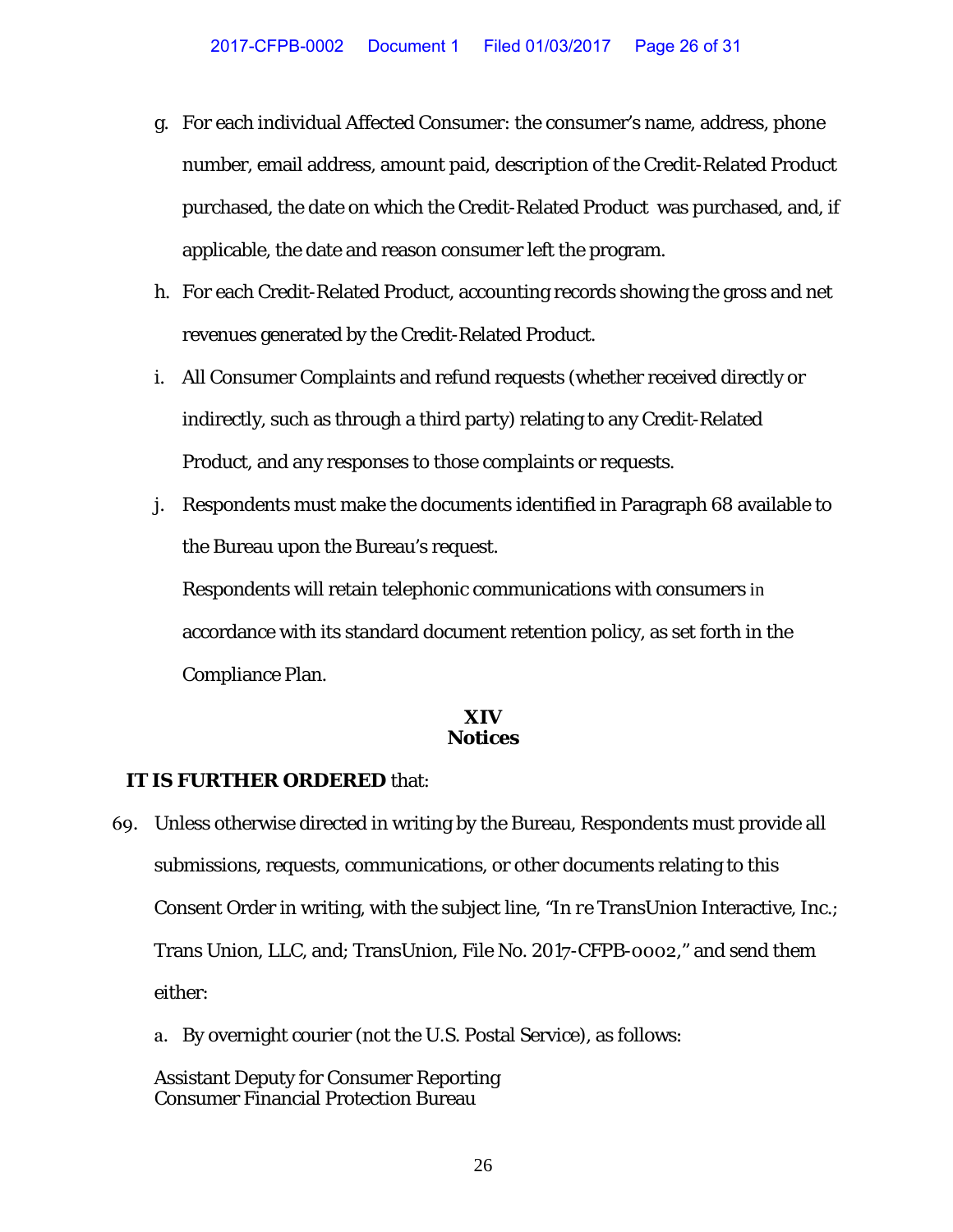230 South Dearborn Street Suite 1590 Chicago, IL 60604

b. By first-class mail to the below address and contemporaneously by email to

Enforcement\_Compliance@cfpb.gov:

Assistant Deputy for Consumer Reporting Consumer Financial Protection Bureau 230 South Dearborn Street Suite 1590 Chicago, IL 60604

### **XV Cooperation with the Bureau**

70. Respondents must cooperate fully to help the Bureau determine the identity and location of each Affected Consumer. Respondents must provide such information in their or their agents' possession or control within 30 days of receiving a written request from the Bureau.

# **XVI Compliance Monitoring**

# **IT IS FURTHER ORDERED** that, to monitor Respondents' compliance with this

Consent Order:

- 71. Within 30 days of receipt of a written request from the Bureau, Respondents must submit additional Compliance Reports or other requested information, which must be made under penalty of perjury; provide sworn testimony; or produce documents.
- 72. Respondents must permit Bureau representatives to interview any employee or other person affiliated with Respondents who has agreed to such an interview. The person interviewed may have counsel present.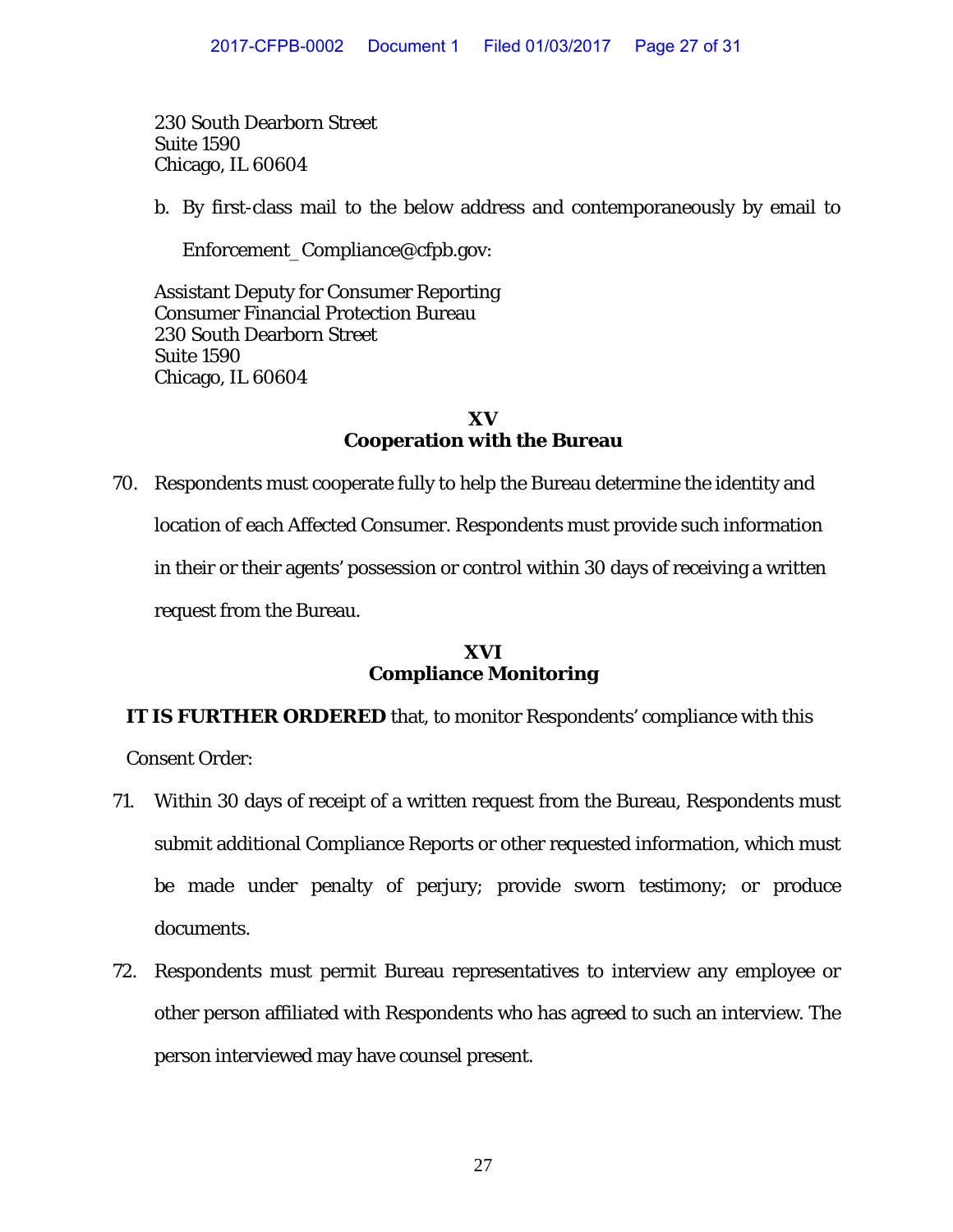73. Nothing in this Consent Order will limit the Bureau's lawful use of civil investigative demands under 12 C.F.R. § 1080.6 or other compulsory process.

#### **XVII Modifications to Non-Material Requirements**

#### **IT IS FURTHER ORDERED** that:

- 74. Respondents may seek a modification to non-material requirements of this Consent Order (*e.g*., reasonable extensions of time and changes to reporting requirements) by submitting a written request to the Assistant Deputy for Consumer Reporting.
- 75. The Assistant Deputy for Consumer Reporting may, in his/her discretion, modify any non-material requirements of this Consent Order (*e.g*., reasonable extensions of time and changes to reporting requirements) if he/she determines good cause justifies the modification. Any such modification by the Assistant Deputy for Consumer Reporting must be in writing.

#### **XVIII Administrative Provisions**

- 76. The provisions of this Consent Order do not bar, estop, or otherwise prevent the Bureau, or any other governmental agency, from taking any other action against Respondents, except as described in Paragraph 77.
- 77. The Bureau releases and discharges Respondents from all potential liability for law violations that the Bureau has or might have asserted based on the practices described in Section IV of this Consent Order, to the extent such practices occurred before the Effective Date and the Bureau knows about them as of the Effective Date. The Bureau may use the practices described in this Consent Order in future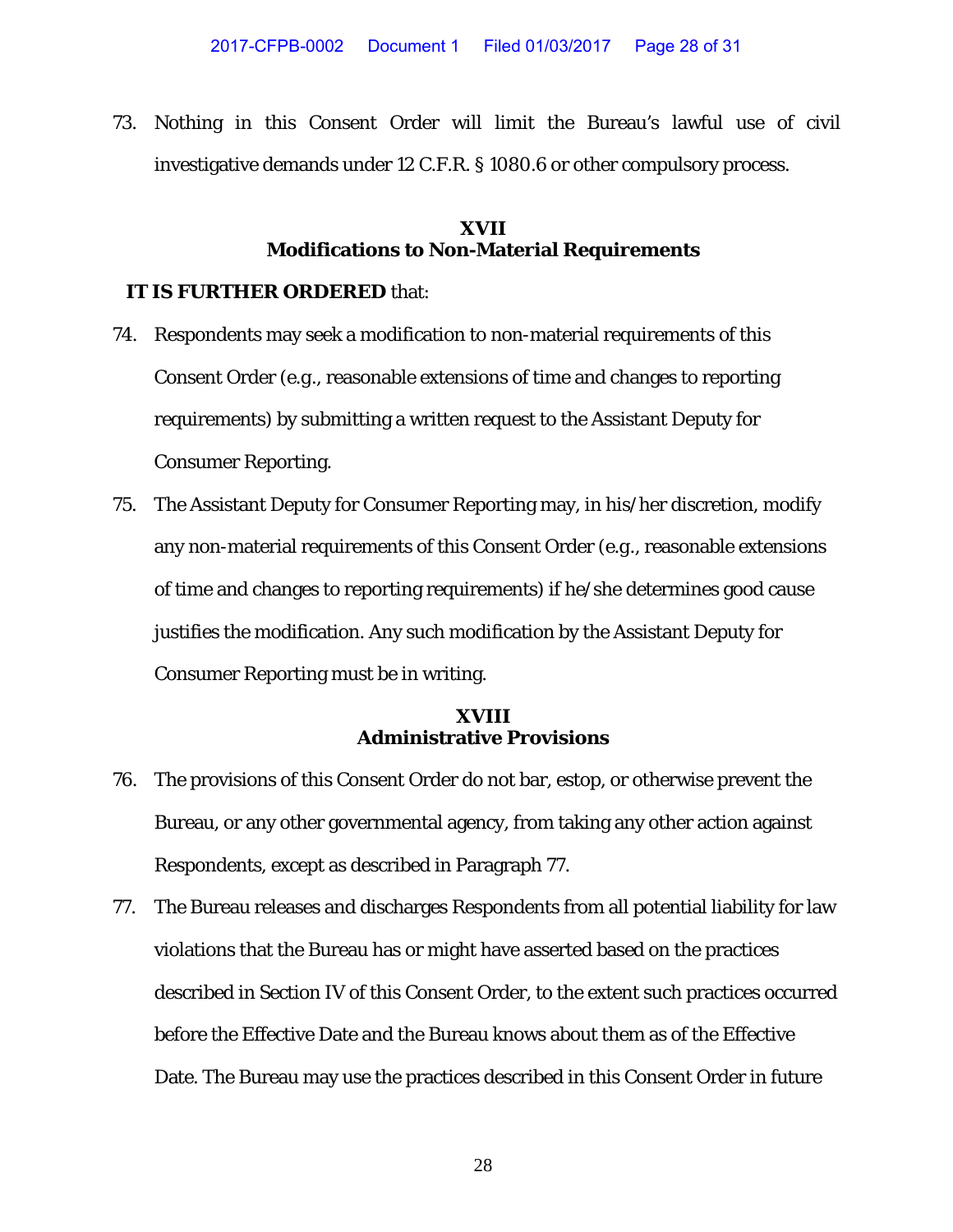enforcement actions against Respondents and their affiliates, including, without limitation, to establish a pattern or practice of violations or the continuation of a pattern or practice of violations or to calculate the amount of any penalty. This release does not preclude or affect any right of the Bureau to determine and ensure compliance with the Consent Order, or to seek penalties for any violations of the Consent Order.

- 78. This Consent Order is intended to be, and will be construed as, a final Consent Order issued under section 1053 of the CFPA, 12 U.S.C. § 5563, and expressly does not form, and may not be construed to form, a contract binding the Bureau or the United States.
- 79. This Consent Order will terminate five years from the Effective Date or five years from the most recent date that the Bureau initiates an action alleging any violation of the Consent Order by Respondents. If such action is dismissed or the relevant adjudicative body rules that Respondents did not violate any provision of the Consent Order, and the dismissal or ruling is either not appealed or upheld on appeal, then the Consent Order will terminate as though the action had never been filed. The Consent Order will remain effective and enforceable until such time, except to the extent that any provisions of this Consent Order have been amended, suspended, waived, or terminated in writing by the Bureau or its designated agent.
- 80. Calculation of time limitations will run from the Effective Date and be based on calendar days, unless otherwise noted.
- 81. Should Respondents seek to transfer or assign all or part of its operations that are subject to this Consent Order, Respondents must, as a condition of sale, obtain the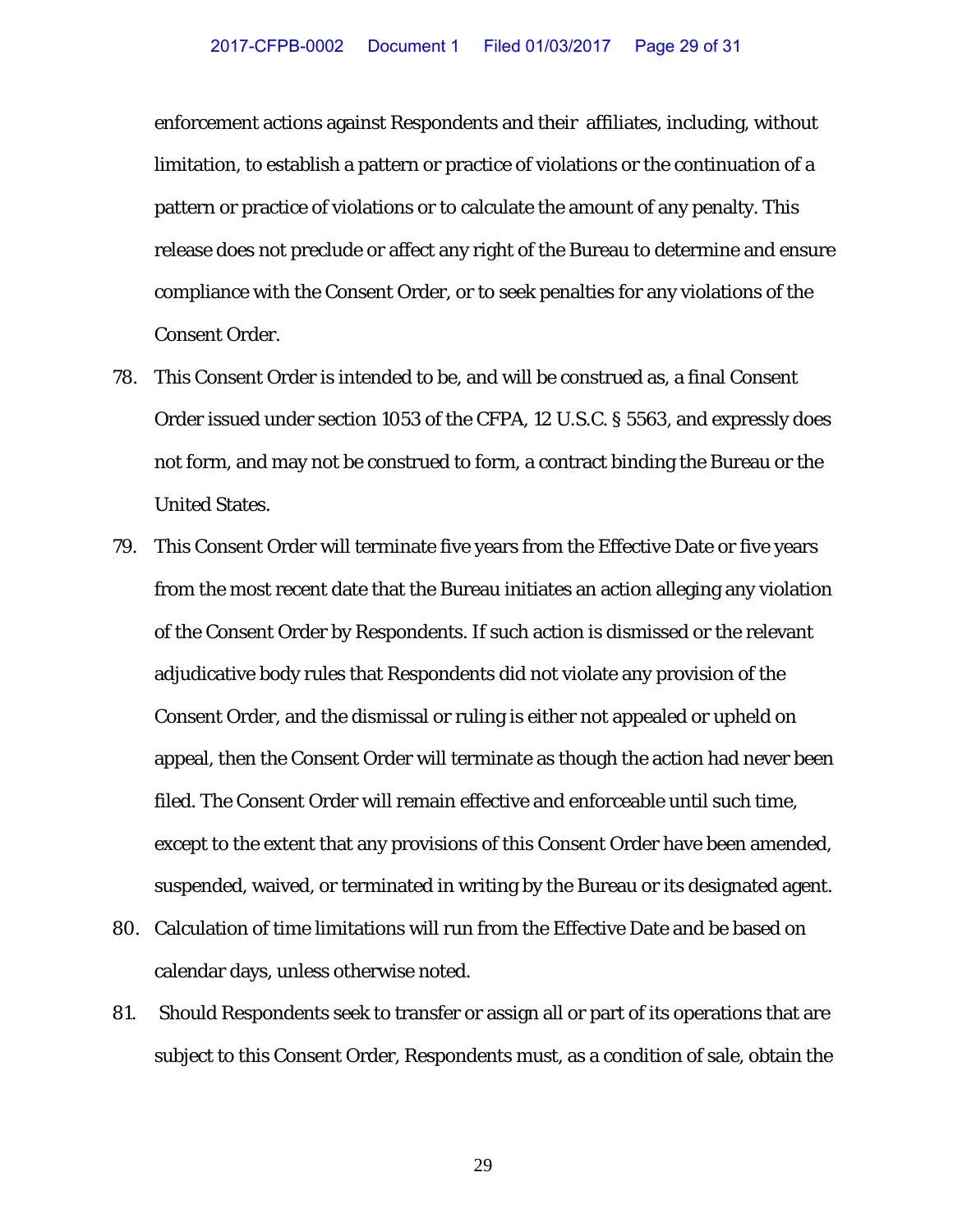written agreement of the transferee or assignee to comply with all applicable provisions of this Consent Order.

- 82. The provisions of this Consent Order will be enforceable by the Bureau. For any violation of this Consent Order, the Bureau may impose the maximum amount of civil money penalties allowed under section 1055(c) of the CFPA, 12 U.S.C. § 5565(c). In connection with any attempt by the Bureau to enforce this Consent Order in federal district court, the Bureau may serve Respondents wherever Respondents may be found and Respondents may not contest that court's personal jurisdiction over Respondents.
- 83. This Consent Order and the accompanying Stipulation contain the complete agreement between the parties. The parties have made no promises, representations, or warranties other than what is contained in this Consent Order and the accompanying Stipulation. This Consent Order and the accompanying Stipulation supersede any prior oral or written communications, discussions, or understandings.
- 84. When a consumer is offered or provided a Credit-Related Product pursuant to the Fair Credit Reporting Act (FCRA), 15 U.S.C. § 1681g or a state law regarding credit file security freezes, Respondents will follow any applicable requirements mandated by those laws in lieu of the requirements of Sections V and Section XIII of this Consent Order.
- 85. Nothing in this Consent Order or the accompanying Stipulation may be construed as allowing Respondents, their Boards, officers, or employees to violate any law, rule, or regulation.